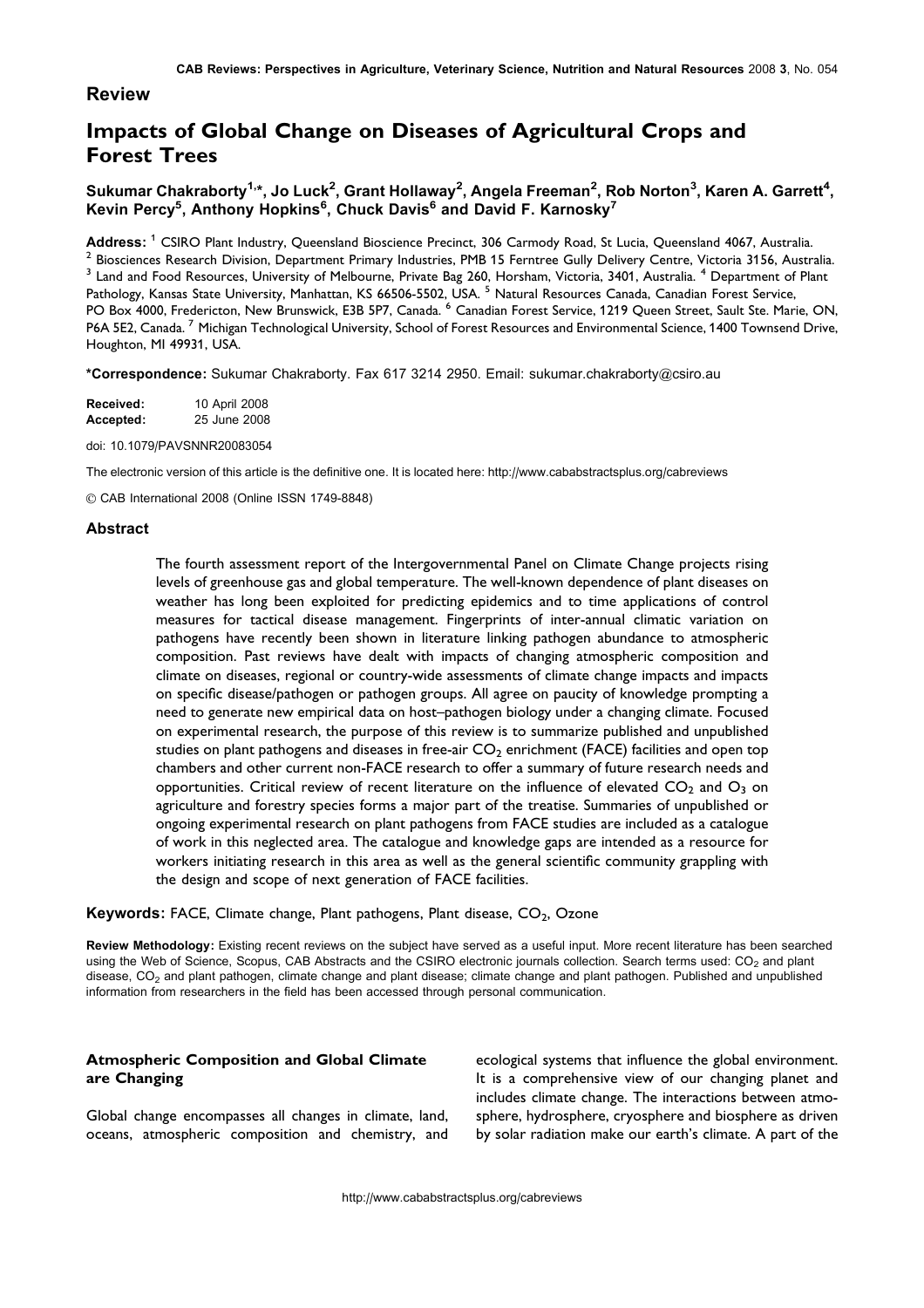radiation reaching the earth is absorbed to heat up the earth's surface and some is radiated back to space. The oceans, covering over 70% of the earth's surface, absorb solar energy; while snow and ice reflect some 60–90% of the solar energy. The reflected radiation is trapped by radiatively active water vapour,  $CO_2$ ,  $CH_4$ ,  $N_2O$  and  $O_3$ in the atmosphere, acting like the glass of a greenhouse that warms the earth's surface. The longevity and radiative efficiency of these greenhouse gases determine their global-warming potential.  $CO<sub>2</sub>$  has the highest radiative forcing, at 1.66  $\mathsf{W/m}^2$ , followed by  $\mathsf{CH}_4$  at 0.48  $\mathsf{W/m}^2$  and some of the perflourinated compounds have the longest lifetimes (summarized in [1]). Perfluorocarbons are byproducts of aluminium smelting, uranium enrichment and semiconductor manufacturing. Their global-warming potential is  $6500-9200$  times that of  $CO<sub>2</sub>$ . Vehicular and industrial emissions and other processes raise the concentration of greenhouse gas, and large-scale destruction of vegetation cover reduces  $CO<sub>2</sub>$  sequestration; both processes increase radiative forcing and cause global warming.

The fourth assessment report of the Intergovernmental Panel on Climate Change [1] now provides comprehensive analysis, among others, of changes in greenhouse gas composition and global temperature using multiple lines of evidence. However, despite strong scientific evidence for global warming, uncertainties surrounding future greenhouse gas emissions and difficulties in determining patterns of climate change at a smaller scale from global estimates have persisted. Here, we outline a brief summary of issues relevant to this review and direct readers to the IPCC assessment for detailed analyses.

The global atmospheric  $CO<sub>2</sub>$  concentration has increased from about 280 ppm since the pre-industrial times (1750) to 379 ppm in 2005. This concentration exceeds the 180–300 ppm range observed from air pockets trapped within ice cores for over the last 650,000 years. Atmospheric concentration of other greenhouse gases including  $N_2O$  and CH<sub>4</sub> has also increased since pre-industrial times. The combined radiative forcing resulting from increases in greenhouse gases has led to a warming of the globe. For example,  $CO<sub>2</sub>$  radiative forcing has increased by 20% from 1995 to 2005 [1].

Although there is uncertainty surrounding the projection of future warming and other changes in climate, since 1990, when the first IPCC report was published, actual increases in the global temperature per decade have been within the range of projected increase of between 0.15 and 0.3°C per decade. The fourth IPCC assessment report projects a  $0.2^{\circ}$ C warming per decade for the next two decades for a range of IPCC emission scenarios originally outlined in IPCC [2]. Other changes in climate include rising sea level, shrinking of glaciers and increased rainfall in the middle and high latitudes of the Northern Hemisphere but a decrease over the sub-tropics.

History shows that the impacts of climate change have been a lot more far-reaching than simply adding to the

challenges of producing food, fibre, timber and animal feed for the burgeoning human population. Changes in climate, namely temperature fluctuations, have influenced the frequency of war and population changes, according to an analysis of paleo-climatic data [3]. Impeded agricultural production as a result of cooling has brought about a series of social problems including price inflation, outbreak of war and famine with subsequent declines in human populations. For agriculture and forestry industries, pests and diseases routinely lower production and quality despite significant gains in the development of improved plant varieties and farming practices [4]. How the adaptive capacity of agriculture and forestry industries would be affected by shifting disease dynamics resulting from the changing climate is worthy of consideration for social, economic and political reasons.

# Fingerprints of Global Change on Pathogen and Disease Dynamics

There are numerous disease-forecasting models that use short-term weather data for tactical disease management, but very few models/studies link disease prevalence or severity to long-term climate data. Trawling for example of plant diseases driven by multiyear climatic cycles is an essential first step to find fingerprints of slow, decadal global change on disease dynamics. Links between the El Niño-Southern Oscillation (ENSO) and wheat scab (Fusarium graminearum) prevalence in China and between ENSO and wheat stripe rust in China and stem rust in the USA [5] serve as examples.

As emphasized by Jeger and Pautasso [6], the availability of long-term data sets is a prerequisite for finding fingerprints of inter-annual climatic variation on plant diseases. The long-term Broadbalk experiment on wheat at Rothamsted in the UK is an excellent example of longterm data and archived plant samples since 1844. Two recent works have used this resource spanning over 160 years, applying polymerase chain reaction methods, for demonstrating a link between fluctuations in two wheat pathogens Phaeosphaeria nodorum and Mycosphaerella graminicola and changes in spring rainfall, summer temperature and  $SO_2$  emission [7, 8]. Long-term variation in DNA content of these two pathogens in leaf and grain samples were determined by weather factors occurring over a period longer than the growing season. In a recent study that used datasets spanning 69 years Hannukkala et al. [9] has linked the early occurrence and increased frequency of potato late blight epidemics in Finland to the effects of climate change and a lack of rotation crops. Fungicide use in Finland increased 4-fold from 1980 to 2002 because of more frequent and earlier epidemics, although the aggressiveness of Phytophthora infestans isolates only had a minor effect on the onset of epidemics after 1991. Using datasets covering only 40–50 years, Woods et al. [10] have found a strong relationship between increase in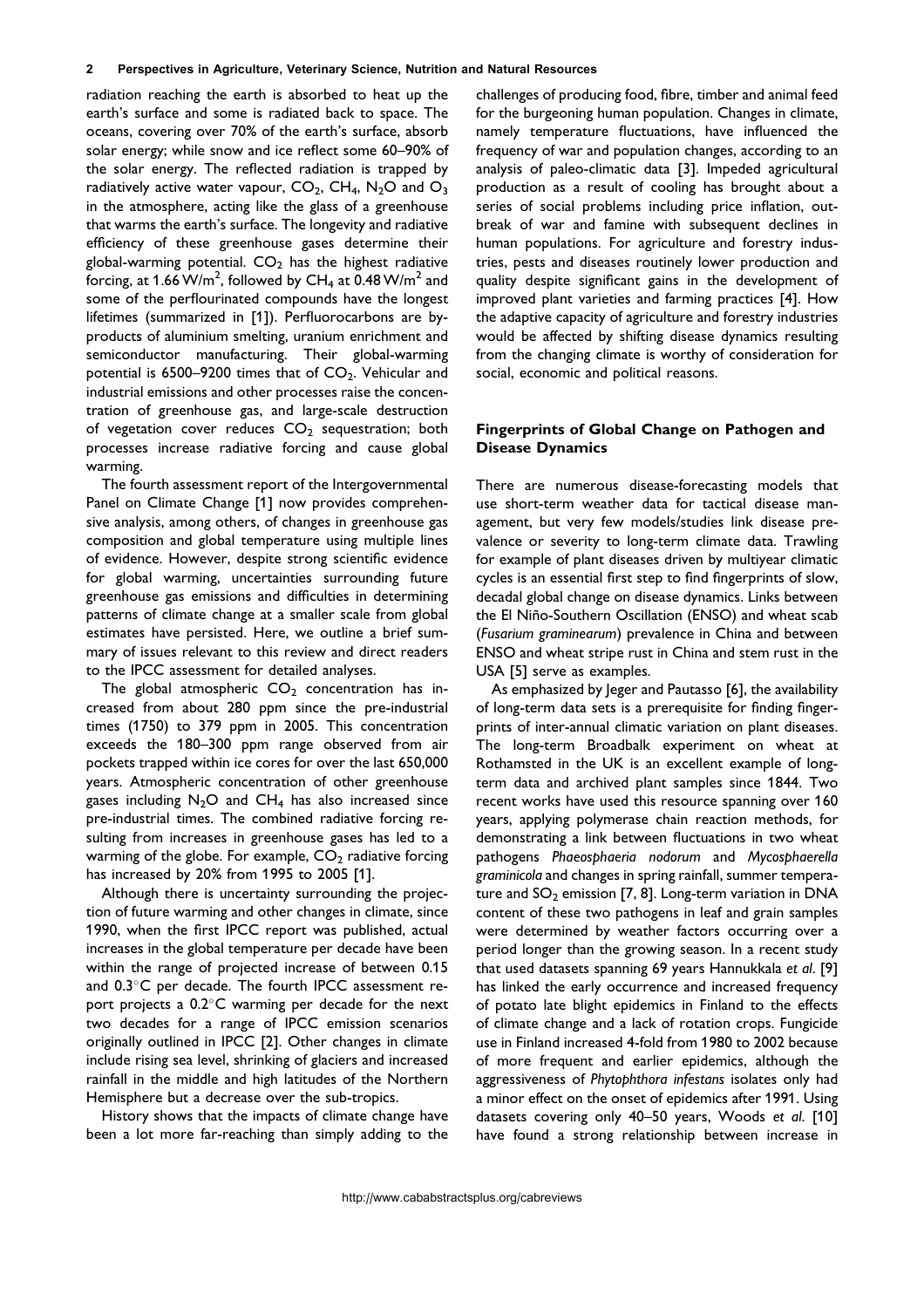summer rainfall and Dothistroma septosporum needle blight of Pinus contorta var. latifolia in north-western British Columbia, Canada. Outside of these examples, there are few standardized, continuous datasets of suitable quality that can be used for fingerprint analysis.

### Purpose of this Review

Given their impact on agriculture and their dependence on weather and other environmental factors, not surprisingly, plant diseases under climate change has been the subiect of several reviews, with Burdon et al. [11], Garrett et al. [12] and Kliejunas et al. [13] being the most recent. Reviews have dealt with the impact of changing atmospheric  $CO<sub>2</sub>$ ,  $O<sub>3</sub>$  and UV-B on plant diseases [14]; biospheric and climate change influence on pests and diseases [15–21]; regional or country-wide assessments of climate change impacts [15, 22–24]; and impact assessment for specific diseases/pathogens or pathogen groups [25–32]. Overall, research on climate change and plant disease has followed two major routes [6]: (a) experimental work that deals with one or few elements of weather or atmospheric constituents in controlled conditions; and (b) models predicting how projected changes in climate and/or atmospheric composition will alter distribution, prevalence, severity and management. Many of the reviews have excellent summaries of both experimental and modelling studies and that material will not be repeated here.

Plant disease control of agricultural crops relies heavily on the use of host plant resistance and plant protection chemicals, while agronomic and other physical and biological measures contribute to the efficacy of management, especially through application of decision support tools such as integrated pest management. Molecular biology offers an exciting array of opportunities to augment traditional plant breeding and to transfer novel genes from alien species through genetic engineering [33]. If host plant resistance is to remain at the frontline of the battle against devastating diseases like rusts, strategic experimental studies must be made in environments that mimic future climate and atmospheric composition. Free-air  $CO<sub>2</sub>$  enrichment (FACE) studies offer one such strategy for developing genetic and transgenic solutions and testing their effectiveness under changing pathogen virulence spectrum resulting from microevolution. In the last 10 years there have been several FACE sites established with species ranging from annual crops to perennial tree species and pastures, and pest and disease studies are included in a handful of these. Some sites have  $O_3$ enrichment in addition to  $CO<sub>2</sub>$ . The aim of this review is to summarize published and unpublished studies on plant pathogens and diseases in FACE facilities and open top chambers and other current/recent non-FACE research to offer a summary of future research needs and opportunities.

# FACE Experiments

FACE experiments allow for the study of elevated atmospheric  $CO<sub>2</sub>$  on agricultural crops, forest trees and plant ecosystems grown under natural conditions without enclosure. FACE facilities have been developed and deployed from those on the scale of 1–2 m for low-stature crops or ecosystems [34, 35] to those of 10–20 m diameter for field crop evaluation [36, 37], to those for young-to medium-aged forest stands [34, 38, 39] and finally to mature trees of basically any size [40]. Recently, Ainsworth and Long [41] have reviewed and summarized FACE research in 12 FACE facilities, some established since 1993, where crops such as soybean (SoyFACE, Illinois, USA), rice (Rice FACE, Shizukuishi, Japan), grapes (Rapolano Mid FACE, Chianti Region, Italy), C3 and C4 crops (Maricopa FACE, Arizona, USA); forestry species including aspen (Aspen FACE, Wisconsin, USA), loblolly pine (FACTS 1, Duke Forest, North Carolina, USA), poplar (POPFACE, Viterbo, Italy), sweetgum (Oak Ridge, Tennessee, USA); and ecosystems such as natural prairies grassland (BioCON, Minnesota, USA), managed grassland (SwissFACE, Eschikon, Switzerland), desert (Nevada desert, USA) and managed pasture (Pasture FACE, Bulls, New Zealand) have been studied. However, most field studies on the effects of elevated  $CO<sub>2</sub>$  have been done in open-top chambers (OTCs) [42], and OTCs have long been known to modify the environment by altering light intensity, relative humidity, wind speed and direction, and other environmental factors. This is particularly disconcerting for studies of disease occurrence when the chambers may interfere with the dispersal of natural inoculum or alter the plant's susceptibility to a given pathogen.

### Ozone Predisposition to Disease and Pests

Ozone  $(O_3)$  is a secondary pollutant that is increasing downwind of major metropolitan areas around the world [43, 44]. It is a highly phytotoxic pollutant that decreases carbon assimilation of  $O<sub>3</sub>$ -sensitive plants through direct effects on photosynthesis, leaf area and leaf area duration [45–47].

It has long been known that ozone can also alter plant responses to biotic diseases [48-52]. Effects of  $O_3$  on pathogen interactions are variable depending on the timing of the exposure to both  $O_3$  and the pathogen, the  $O<sub>3</sub>$  concentration, the stage of plant development, predisposing factors and environmental conditions [52]. The occurrence of co-occurring elevated atmospheric  $\mathsf{CO}_2$  can also alter the  $\mathsf{O}_3\times$  disease interactions [53, 54]. Thus, it is not surprising that  $O_3\times$  biotic disease interactions have ranged from significant enhancement for diseases such as powdery mildew (Erysiphe graminis), leaf spot disease (Septoria nodorum) and spot blotch (Bipolaris sorokiniana) on wheat flag leaves exposed to  $O_3$  [55], tan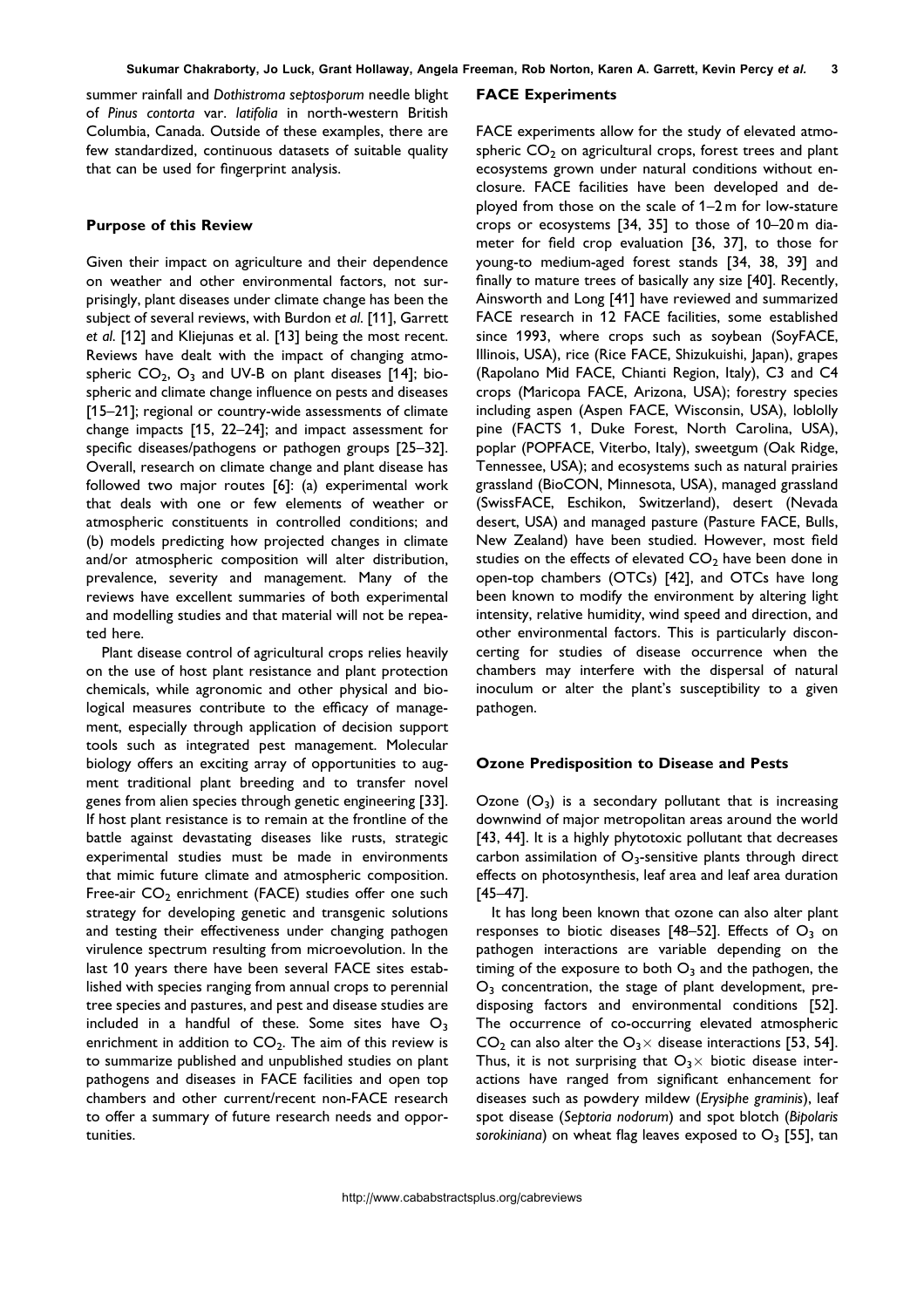spot fungus (Pyrenophora tritici-repentis) on wheat [56] and other root diseases experiments in southern California, USA [57] and elsewhere [58] to decreases or no impact with other diseases. The occurrence of mycorrhizal and non-mycorrhizal root-infecting fungi [59], powdery mildew (Sphaerotheca fuliginea) on cucumber [60], spot blotch on barley and fescue [61] and leaf rust (Puccinia recondita) on wheat [53] have been shown to decrease with  $O_{3}$ . Finally, at least one study has shown no interaction of  $O_3$  and pathogen occurrence in wheat [62].

Rapidly growing trees such as aspen, hybrid poplars and birch are particularly sensitive to  $O_3$ . In addition to slowing growth,  $O_3$  has long been known to predispose trees to pathogens [14, 48, 50]. Probably the earliest work on  $O_3$  predisposition of trees to pathogenic fungi was that of increased susceptibility of ponderosa and Jeffrey pines to the root rot fungus Fomes annosus and other root diseases in experiments in the San Bernardino mountains in southern California, USA where  $O_3$  levels were some of the highest anywhere in the world [57, 63]. However, field surveys in California were not able to confirm this relationship [64], possibly due to the patchy disease incidence [65] or high levels of  $O_3$  needed for the effect to occur [66]. Ozone-induced predisposition of poplars to both Marssonina leafspot disease [67] and Melampsora rust [68–70] is well known. More recently,  $O<sub>3</sub>$ -induced predisposition of oak leaves to attack by Diploidia corticola and Biscogniauxia mediterranea has been reported by Paoletti et al. [71]. Luedemann et al. [72] and Pritsch et al. [58] found a significant predisposition effect of  $O_3$  on susceptibility of spruce, but not of beech, to the root pathogen Phytophthora citricola. The proposed mechanisms of  $O<sub>3</sub>$ -induced predisposition of tree have ranged from inhibition of defence compounds ([45]; Figure 1) to alterations of the leaf surface [69, 70] Figure 2). Just as with agricultural crops, not all interactions of pathogens and  $O_3$  for trees have resulted in increased fungal occurrence as no interactive effects have been reported [75] and  $O_3$  sometimes suppresses fungal occurrence [76].

### Elevated CO<sub>2</sub> Effects on Plant Diseases

There is extensive literature on effects of high  $CO<sub>2</sub>$  on host anatomy, morphology, phenology and physiology (reviewed by Ainsworth and Long [41]). Combining this with the scant literature on the influence of high  $CO<sub>2</sub>$  on pathogen life cycle and disease epidemiology, Chakraborty [16] outlined two main driving forces influencing pathogen and disease development. In the short term, disease severity levels are determined by the opposing effects of enhanced host resistance that slows host invasion versus enlarged plant canopy that offers more infection sites and produces a microclimate conducive to disease development. More importantly, in the long term, higher



Figure 1 Role of ozone in plant disease. The classic triangle depicting the amount of plant disease as dependent on the host plant, the pathogen and environmental factors is modified for including the ozone effects described in the text (modified from [45])

pathogen fecundity, inoculum trapping by an enlarged plant canopy and a higher number of infection cycles interact with the effects of enhanced host plant resistance to determine host–pathogen adaptation. This can accelerate the rate of host-pathogen microevolution [77]. Many of the findings on pathogens at elevated  $CO<sub>2</sub>$  come from growth chamber studies, and data from FACE studies are just starting to emerge. Whether findings from controlled environment studies mimic results obtained from more realistic field studies such as within FACE facilities is yet to be determined. This is mainly because of a paucity of FACE studies examining host–pathogen interactions. The following sections deal with the recent handful of studies of plant pathogens from FACE facilities.

#### Diseases of Agricultural Crops and Global Change

#### Rice Diseases

Using the 'Rice FACE' facility in Shizukuishi in northern Japan, Kobayashi et al. [78] studied the effect of 200–280 ppm above-ambient  $CO<sub>2</sub>$  on rice blast and sheath blight disease over three seasons. Severity of leaf blast (Magnaporthe oryzae) was consistently higher at elevated  $CO<sub>2</sub>$  in all three years assessed at two different stages of rice growth, possibly because of the reduced silicon content of leaves. In contrast, severity of panicle blast caused by the same pathogen was not consistently higher at high  $CO<sub>2</sub>$  levels. The incidence of rice plants naturally infected with sheath blight (Rhizoctonia solani) was generally higher at elevated  $CO<sub>2</sub>$  concentrations under high nitrogen levels, but this trend was not apparent for sheath blight severity. The higher incidence was attributed to the increased chance of fungal sclerotia coming in contact with leaf sheaths as a result of increased tillering.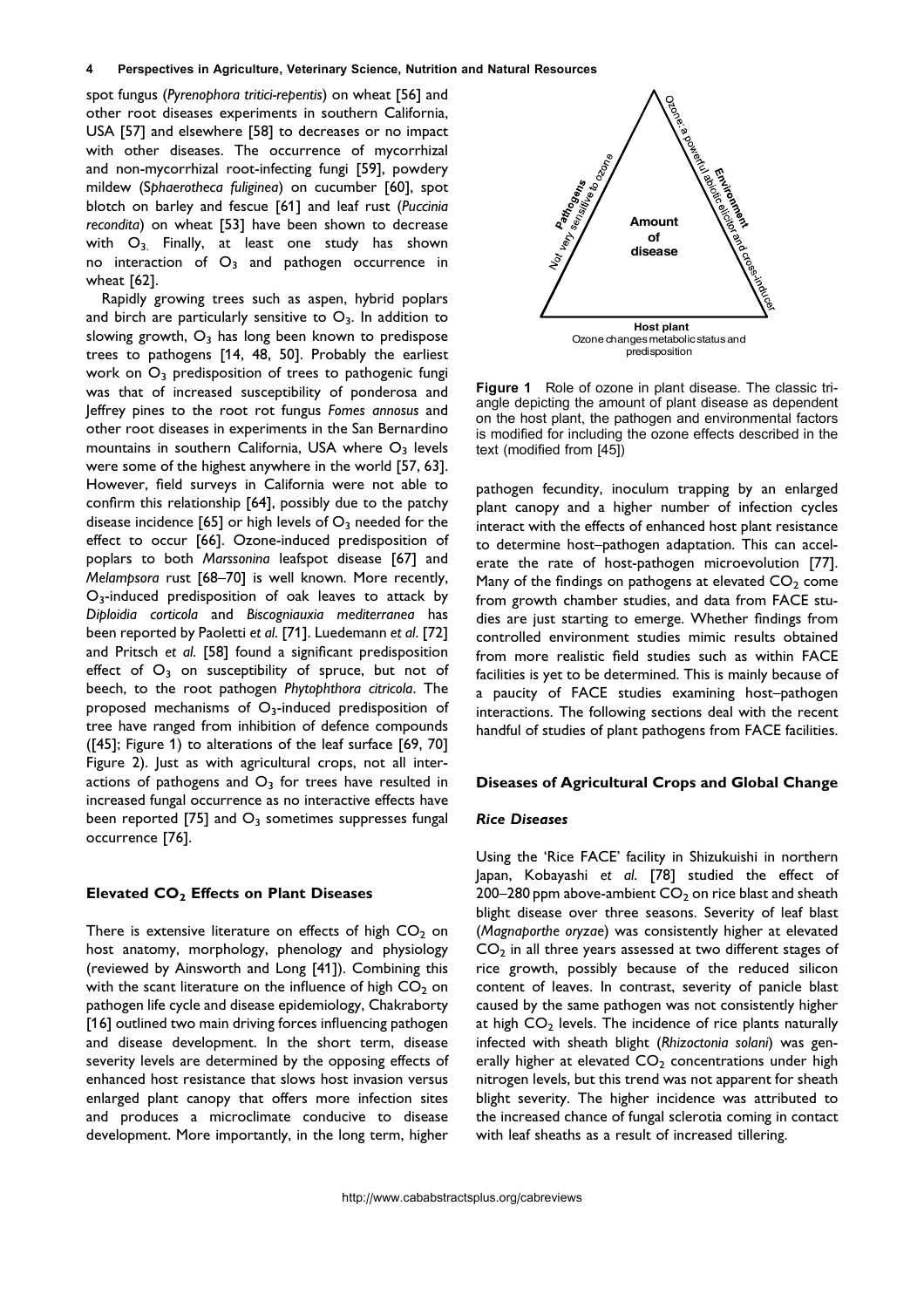

Figure 2 Alteration of the leaf surface of aspen clone 259 by  $O_3$  is shown in A. On the left is an SEM of the lower leaf surface waxes and stomate of clone 259 under low  $O_3$  conditions. B. On the right is an SEM of the same clone grown under 1.5 x ambient  $O_3$ . Note the difference in wax structure (modified from [69]) These structural changes have been verified with examination of hundreds of leaves from several aspen clones over the past 6 years with controlled  $O_3$  exposures [70, 73] and with observations along a natural  $O_3$  gradient [74]. C. Aspen leaf rust spores shown. The equatorial smooth band (see arrow) that is characteristic of Melampsora medusae is shown

### Wheat Diseases

In 2007 the Australian Grains FACE (AGFACE) facility at Horsham in Victoria http://www.jcci.unimelb.edu.au/ FACE/FACEOutline.htm was established for studying changes in wheat agronomy at  $CO<sub>2</sub>$  concentrations projected under the IPCC emission scenario A1B [2]. With eight 12 m diameter rings, each at 550 ppm or ambient  $CO<sub>2</sub>$ , the main trial is a factorial of two  $CO<sub>2</sub>$  levels, two wheat varieties, two times of sowing and two levels of water supply in four replicates. Small areas of this trial have been used for studying pathogen biology and host– pathogen interaction for the biotrophic stripe rust (Puccinia striiformis), necrotrophic crown rot (Fusarium pseudograminearum) and BYDV (Barley yellow dwarf virus). In addition, naturally occurring levels of soil-borne pathogens Heterodera avenae, R. solani, Gaeumannomyces graminis var. tritici, Pratylenchus neglectus and Pratylenchus thornei, F. pseudograminearum and Fusarium culmorum and Bipolaris spp. were quantified from the soil using PCR-based

diagnostics from each FACE ring both prior to sowing and post harvesting.

For the stripe rust study, a susceptible (H45) and a partially resistant (Janz) cultivar have been used for monitoring disease progress and components of pathogen life cycle including incubation period, latent period and fecundity following natural infection of plants. For crown rot, a bread wheat breeding line with partial resistance (2–49) and susceptible durum wheat (Tamaroi) were monitored for disease severity and pathogen life cycle traits after artificial inoculation at sowing. Stubble and soil samples were collected for monitoring pathogen survival and fitness. A natural infection of yellow dwarf viruses (BYDV and cereal yellow dwarf virus, CYDV) was used for determining disease severity and the main serotypes of BYDV and CYDV on one variety (Yitpi). There was good correlation between visual symptoms of YDVs and positive serotype tests, with the PAV strain of BYDV, the most frequent of at least three other YDV strains. A culture of the dominant strain and a colony of its main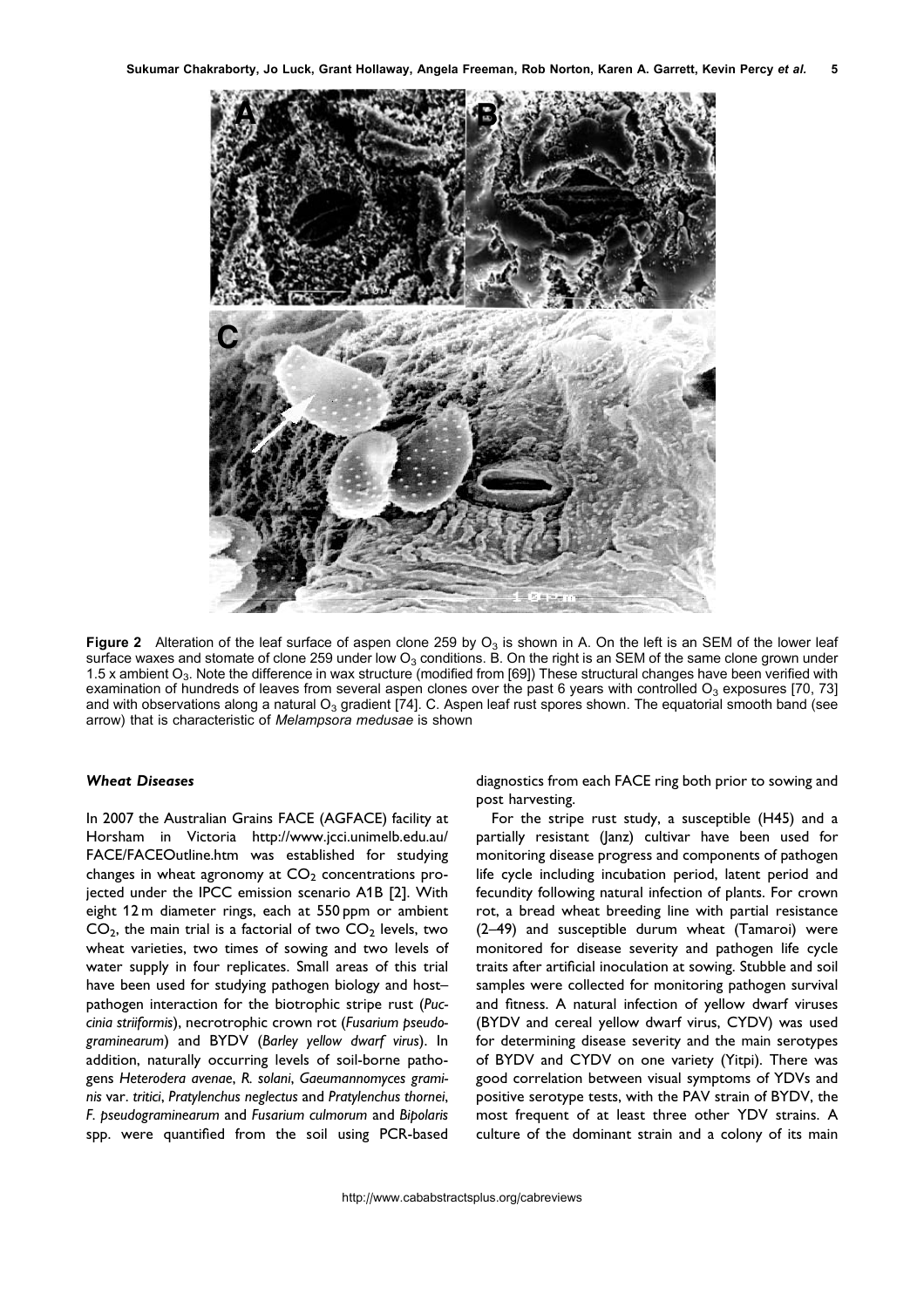vector, Rhopalosiphum padi have been established for future inoculation studies.

Data on all pathogens from 2007 [79] will form a part of a larger dataset to be collected from this ongoing study and trends are expected after 2–3 wheat seasons.

### Forest Diseases and Global Change

Apart from significant economic impact on agriculture and forestry industries, pathogens can influence the structure and dynamics of plant communities and populations in natural ecosystems [11, 80, 81]. Forests cover some 43% of the Earth's surface and account for some 70% of terrestrial net primary production (NPP) and carbon storage [82]. Whether or not these carbon stocks will increase or decrease under global change is largely dependent on interacting impacts of insects, diseases and fire [83]. Among the key global change drivers that are expected to impact forest trees over the next century are the predicted doubling of atmospheric  $CO<sub>2</sub>$  [1] and the related warming of the Earth's surface by  $1.4-5.8^{\circ}$ C [1]. Other key global change drivers include nitrogen deposition, and increasing levels of tropospheric  $O_3$ . These global change drivers can have effects either directly on the tree hosts, on the pathogens directly, or on the vectors of these pathogens [84]. Further complicating this situation is the fact that the impacts of these global change drivers can be very different when these drivers co-occur. The major concerns with tree diseases and global change are: (1) the key global change drivers may predispose otherwise healthy forest trees to pathogenic attack, as demonstrated by Capretti and Battisti [85]; and (2) major range shifts of pathogens into forests that have not previously been exposed to a given disease. Of course, climate change itself can have adverse effects, including reduced growth and increased mortality, even without insects or diseases being involved [86, 87].

# Range Shifts

Pest species of forest trees moving pole-ward and upward on mountains have been proposed as a consequence of global warming [88]. One documented example of this happening is the increased occurrence of Cronartium ribicola in the Rocky Mountains, associated with the range expansion of the bark beetle which transmits the disease [89]. The recent outbreak of Dothistroma needle blight in lodgepole plantations in northwestern British Columbia is suspected to be related to observed warming in the region [10]. In Europe, there is a concern that pathogens of the Mediterranean or of tropical origin will extend their geographic range to Europe in response to climate change [90]. Recent modelling studies suggest large-range expansions are possible for the oak pathogen Phytophthora cinnamomi [25] as well as other important forest pathogens [27]. There is also concern that the pine wilt (Bursaphelenchus xylophilus) disease may be able to expand its range into northern Asia [91, 92] because of the capability of the pine sawyer host to survive in warming winters.

#### Elevated  $CO<sub>2</sub>$  Effect on Forest Diseases

In contrast to other global change drivers, it has not been possible yet to study the effects of elevated atmospheric  $CO<sub>2</sub>$  on forest tree disease occurrence in situ. While the levels of atmospheric  $CO<sub>2</sub>$  have increased some 30% over the past century [1], this has occurred at the same time that considerable warming has occurred and there has been increasing nitrogen deposition making it difficult to sort out direct or indirect effects of elevated atmospheric  $CO<sub>2</sub>$  on forest tree/pathogen interactions. For this reason, the development of FACE systems allowing realistic forest conditions has been important for the study of interactions of elevated atmospheric  $CO<sub>2</sub>$  and forest/ pathogen systems. However, altering  $CO<sub>2</sub>$  on its own is not representative of future conditions where different factors such as temperature and soil nutrients will interact with elevated CO<sub>2</sub>. A number of FACE systems have been developed for controlling  $CO<sub>2</sub>$  levels in forest canopies, but the most common have used the infrastructureintense Brookhaven National laboratory design [38], the pure- $CO<sub>2</sub>$  tube ejection system, which has considerably less obtrusive infrastructure [93], and the Web-FACE system for exposing tall trees in mature forests [40]. These systems have also been altered to allow for fumigation of  $O_3$  alone [94] or for  $O_3$  in combination with  $CO<sub>2</sub>$  [95].

Using the 'Aspen FACE' in Wisconsin, the co-occurring impacts of elevated  $CO<sub>2</sub>$  and  $O<sub>3</sub>$  were examined for the occurrence of Melampsora leaf rust caused by the fungus Melampsora medusae on aspen [69, 70]; Figure 3). A 3–5 fold increase in Melampsora rust occurrence was seen under elevated  $O_3$ , alone, with  $O_3$ -sensitive aspen clones showing a higher increase than  $O_3$ -tolerant clones [69]. The effects were attributed to alterations of the leaf surface waxes, which allowed leaf surfaces to be more wettable and thus, more conducive to Melampsora leaf rust spore germination [69, 70]. Similar effects on the leaf surface waxes were also seen along a natural  $O_3$  gradient [73, 74]. Co-occurring-elevated  $CO<sub>2</sub>$  dampened the  $O<sub>3</sub>$ -induced increase in rust occurrence, possibly because of the increased vigour of these trees compared to those growing in  $O_3$  alone.

More recently, Karnosky's team has shown that elevated  $CO<sub>2</sub>$  decreases the occurrence of Hypoxylon canker, a deadly disease killing 1–2% of the aspen in the Lake District of USA annually [96] and caused by the fungus Hypoxylon mammatum on trembling aspen regardless of  $O_3$  exposure (Figure 4). While we do not know why elevated  $CO<sub>2</sub>$  reduced Hypoxylon canker, we do know that elevated  $CO<sub>2</sub>$  decreases water stress by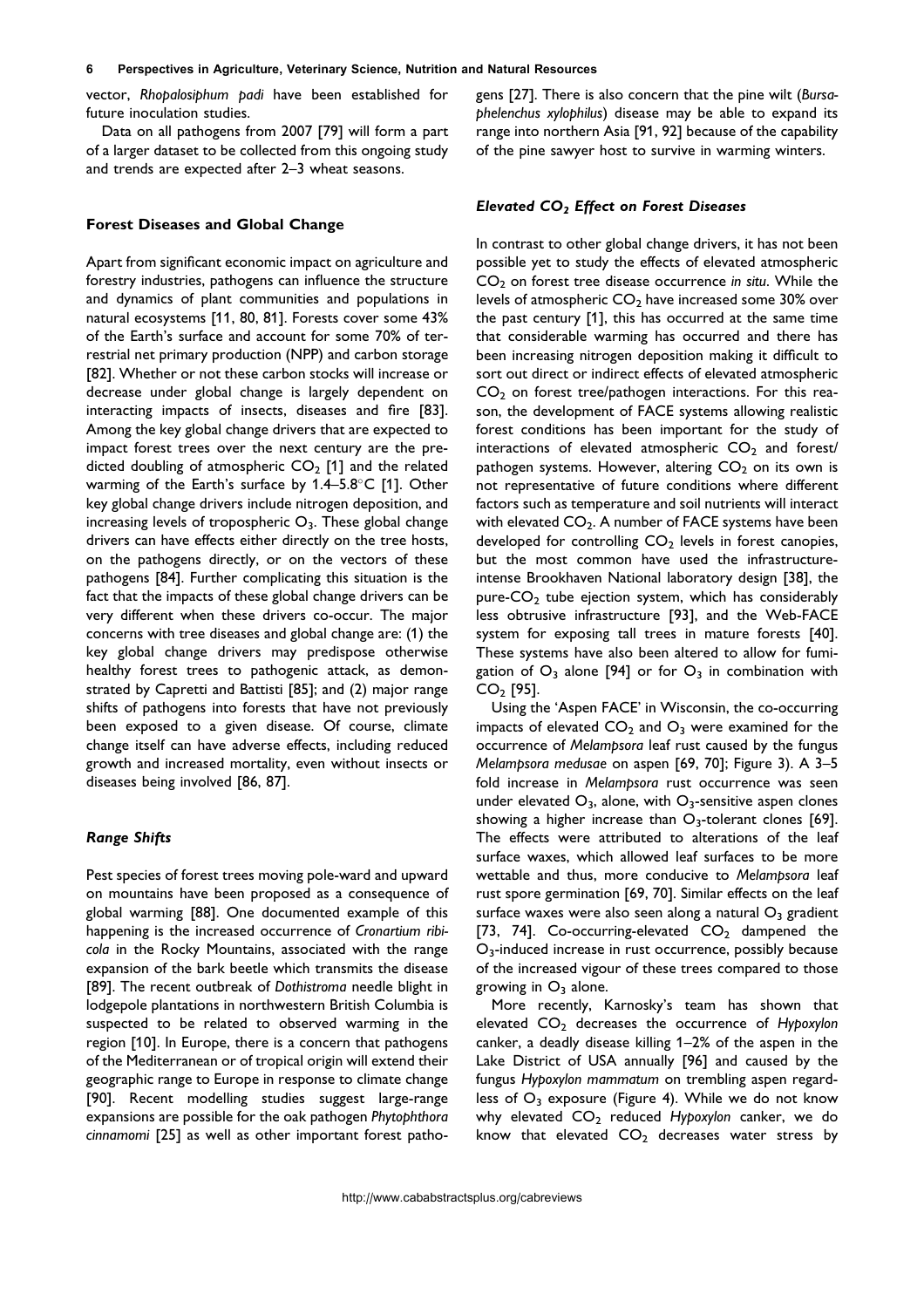

Figure 3 Aspen leaf rust infection index of three aspen clones (216, 259 and 271) at the Aspen FACE experiment for 1999, 2000 and 2001. The infection index was developed by multiplying the percentage of leaves infected per tree $\times$ the severity of the infection (1=1–20% of the leaf area covered with urediniospores, 2=21–40%, 3=41–60%, 4=61–80%, and 5=81–100%). Significantly higher (3–5 $\times$ ) levels of rust occurrence were seen each year under elevated  $O_3$ , regardless of the  $CO_2$  treatment. In the lowest rust infection year (2001), the strong clonal differences in  $O_3$  prediposition can be seen as clone 259 ( $O_3$  sensitive) was more affected by rust in  $O_3$  treatments than were the two  $O_3$  tolerant clones (216 and 271) (modified from [69])

causing decreased stomatal conductance. Hypoxylon canker is known to be stress-induced [98, 99] and we have commonly measured decreased stomatal conductance and decreased water stress under elevated  $CO<sub>2</sub>$ at Aspen FACE [100]. Elevated  $CO<sub>2</sub>$  may have reduced water stress during the numerous dry summers over the past five years.

Elevated  $CO<sub>2</sub>$  has also significantly decreased the occurrence of a fungal pathogen, Phyllosticta minima, on



Figure 4 Hypoxylon canker occurrence on trembling aspen across treatments at the Aspen FACE experiment as evaluated in 2005. Hypoxylon canker occurrence was significantly less under elevated  $CO<sub>2</sub>$ , regardless of  $O<sub>3</sub>$ exposure. The treatments for were summarized this experiment in Karnosky et al. [97]

red maple in the 'Duke Forest' FACE experiment near Raleigh, NC, USA [101]. Reduced disease severity was likely to be the result of altered leaf chemistry and decreased nutritive quality as elevated  $CO<sub>2</sub>$  reduced leaf N by 20% and increased the C:N ratio by 20%. Furthermore, the stomatal conductance under elevated  $CO<sub>2</sub>$ was reduced by 21–36%, suggesting decreased stomatal aperture may have also contributed to the reduced disease successes. Similarly, elevated  $CO<sub>2</sub>$  was shown to decrease the area of oak leaves infected with the same Phyllosticta fungus [102].

The complexity of elevated atmospheric  $CO<sub>2</sub>/pathogen$ interactions is illustrated by the 'POPFACE' experiment in Viterbo, Italy, where Scarascia-Mugnozza et al. [103] found that while elevated  $CO<sub>2</sub>$  did not affect disease intensity or incubation period of Marssonina species or PMV virus, an increased attack by sooty mold fungi occurred under elevated CO<sub>2</sub>. This latter effect was probably because of the increase in the sucking insects that favoured diseased plants. Recently, Fleischmann et al. [104] reported that the interaction of nitrogen was important for the response of beech seedlings to the root pathogen P. citricola grown under elevated  $CO<sub>2</sub>$ . Highest susceptibility of beech to the fungus occurred for seedlings grown under high  $CO<sub>2</sub>$  and high nitrogen.

## FACE Studies on Diseases of other Plants

Mitchell et al. [105] considered the effects on disease load in tallgrass prairie of plant diversity, nitrogen deposition and increased atmospheric  $CO<sub>2</sub>$ . The higher pathogen loads on  $C_3$  species in lower diversity plots made it possible to detect the increased load resulting from elevated  $CO<sub>2</sub>$ . While there was a trend toward higher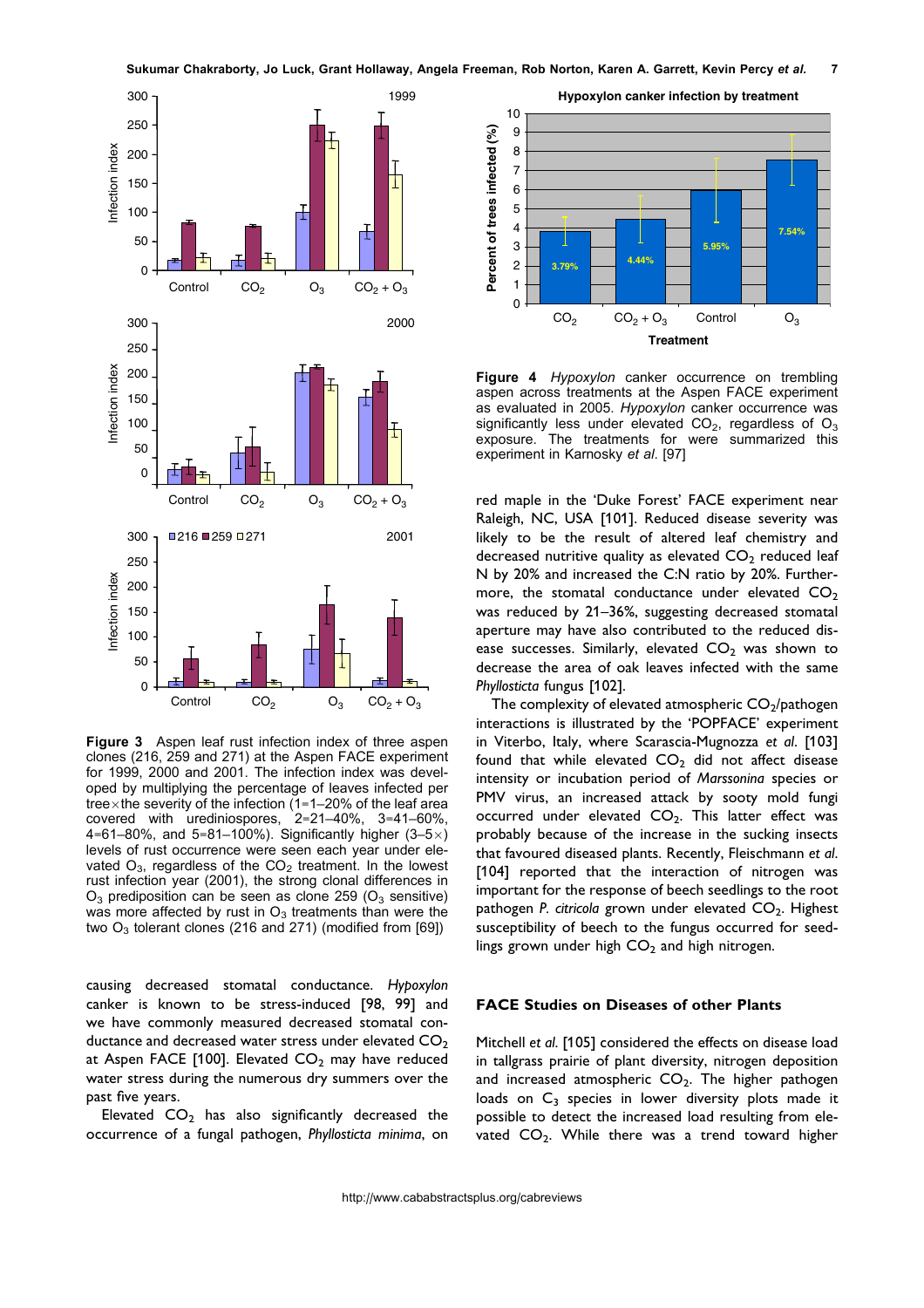pathogen loads with  $CO<sub>2</sub>$  enrichment in the higher diversity plots, the trend was not statistically significant.  $CO<sub>2</sub>$  enrichment did not increase pathogen load for  $C<sub>4</sub>$ species or forbs. The longer leaf longevity from  $CO<sub>2</sub>$ enrichment, observed in  $C_3$  species but not the other species, may explain in part why the pathogen load of  $C_3$ species responded more strongly to  $CO<sub>2</sub>$  enrichment.

Other grassland research on the changing structure of microbial populations in rhizosphere soil under FACE, including ones from the Swiss FACE [106, 107] and other research on soil microbiology that does not deal directly with plant pathogens or diseases are not discussed in this review.

Using the BioCON (Biodiversity, Carbon dioxide and Nitrogen effects on ecosystem functioning) facility, Strengbom and Reich [108] examined the incidence of leaf spot disease and its relationship to photosynthesis in the herb Solidago rigida grown in monoculture under ambient or elevated (560 ppm)  $CO<sub>2</sub>$  with two levels of N. Incidence was lower under elevated  $CO<sub>2</sub>$  and enriched N treatments compared to ambient conditions. The disease reduced leaf photosynthetic rate by more than 50% in all treatments, irrespective of severity, as measured by the leaf area covered in lesions. This finding highlights the need for considering disease and other biotic constraints in making projections of yield advantage under the so-called  $CO<sub>2</sub>$  fertilization effect'.

# Other Recent Research on Global Change and Plant Diseases

## Changes in Range and Severity

A number of recently published papers have dealt with the development and use of models for predicting changes in distribution, prevalence, survival, severity and management of plant pathogens under projected changes in climate and/or atmospheric composition. Many have used outputs from one or more General Circulation Models (GCM) in making predictions on range. Bergot et al. [25] and Marçais et al. [109] combined ARPEGE, a GCM, with a physiologically based model of the oak pathogen P. cinnamomi for predicting a range expansion in France for the pathogen from an increased winter survival. Using outputs from five GCM, Ghini et al. [28] have predicted increased number of generations in Brazil for the coffee races of the nematode Meloidogyne incognita. These authors have also predicted the risk of black sigatoka in banana for Brazil [110]. Salinari et al. [111] used output from two GCMs corresponding to the SRES-A2 emissions scenario from present to 2100 to show increases in grapevine downy mildew (Plasmopara viticola) in each decade and two more fungicide sprays were necessary for achieving the current level of protection. Combining a weather-based forecasting model for Leptosphaeria maculans on brassicas with HadRM3 model, Evans et al. [112] have predicted an increase in both the range and severity of Phoma stem canker in the UK. Archibald and Brown [113] also predict an increase in the spread and severity of D. septosporum (red band needle blight) in the UK, if increases in temperature continue as predicted. Salinari et al. [114] have used an empirical statistical model to study downy mildew outbreaks on grapevine under climate change.

Changes in range of both vegetation and pests can also occur with altitude because of global warming. Until recently, the potential impact of invasive forest pathogens on alpine treeline dynamics has not been considered [115]. The exotic fungal pathogen white pine blister rust, caused by the fungus C. ribicola, threatens the continued existence of whitebark pine (Pinus albicaulis) in the northern Rocky Mountains of North America [116]. The role of climate change is as yet undetermined in this host– parasite interaction but at the very least the occurrence of exotic pathogens can greatly confound treeline responses to global change [115].

### Mechanism of Host–pathogen Interaction

Recent studies on the physiological, biochemical and molecular mechanisms of host–pathogen interaction under high  $CO<sub>2</sub>$  and/or other elements of global change are very encouraging, although mechanisms such as reduced stomatal opening in high  $CO<sub>2</sub>$  reducing pathogen infection and changes in leaf chemistry [101, 117–120] have been well known. Heat and drought stress may either predispose plants to pathogen infection [121] or induce defence cascades for enhancing host plant resistance. Hence, separating mechanisms of drought or water stress and biotic stress from abiotic stress from plant pathogens is complicated as there may be common genes and gene networks triggered by signals from both stress. For instance, Luo et al. [122] reported that 42 expressed sequenced tags (EST) from several functional categories were up-regulated under both Aspergillus parasiticus challenge and drought stress. Of these, 25 genes were commonly expressed in both stress treatments. In another study, the expression of a transcription factor LtWRKY21, a key regulator of signalling networks in Larrea tridentata was enhanced by high  $CO<sub>2</sub>$ , water deficit, high salinity and wounding [123]. Similarly, high  $CO<sub>2</sub>$  and  $O<sub>3</sub>$  have interactive effects on disease resistance. In spring barley resistance against Drechslera teres increased at double-ambient  $O_3$  with significantly higher activities of  $\beta$ -1-3-glucanase and chitinase, but this effect is less obvious at 700 ppm than at 400 ppm  $CO<sub>2</sub>$  [124].

Increased understanding of interacting mechanisms and crosstalk of hormone, biotic and abiotic stress including elevated  $CO<sub>2</sub>$  and  $O<sub>3</sub>$  signalling pathways are essential for ultimately breeding/generating plants with increased adaptation to global change. Unfortunately, understanding of mechanisms from controlled environments often does not coincide with processes that occur in the field under a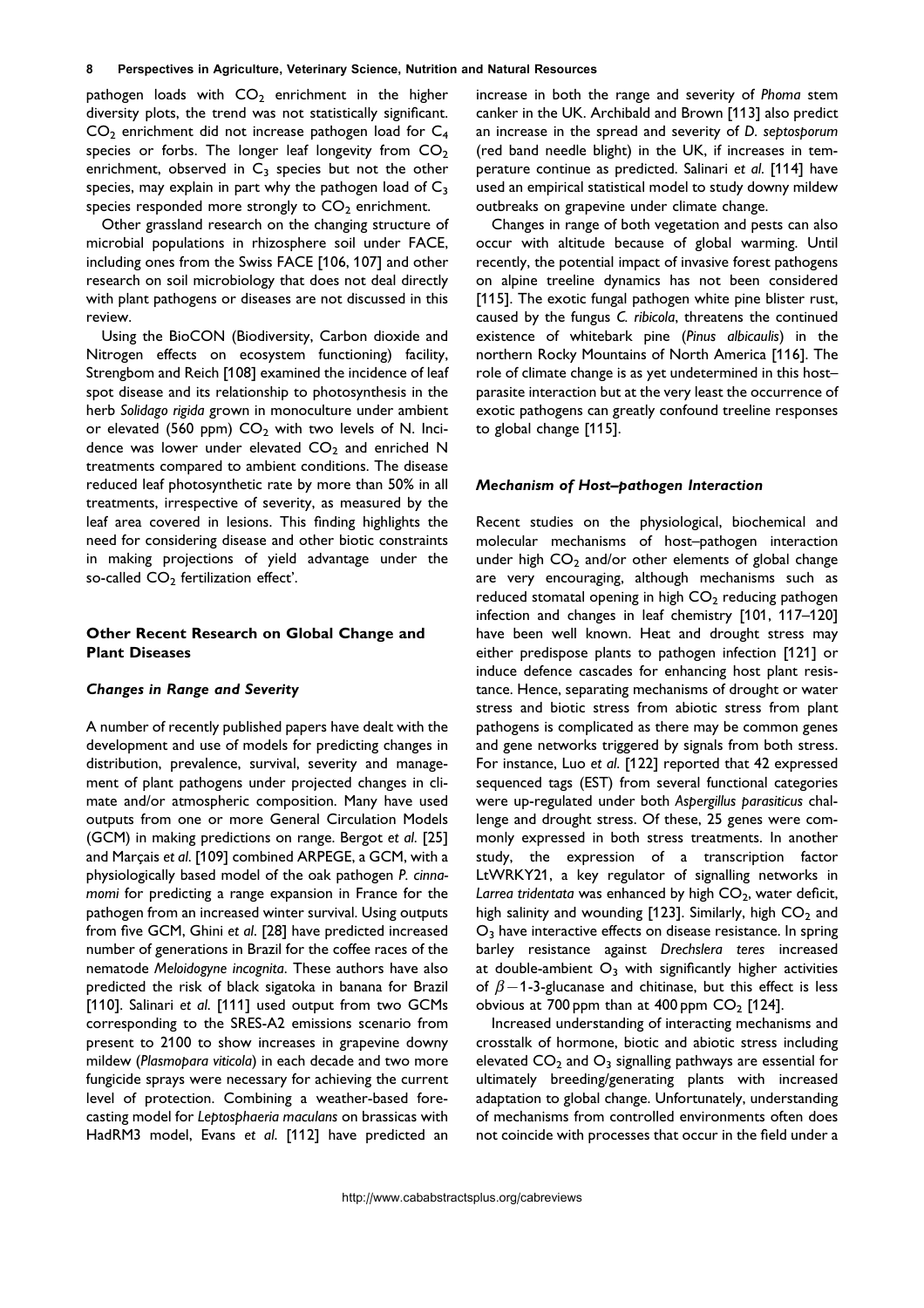more complex environment. Miyazaki et al. [125] have examined transcript abundance and changes due to exposures to high  $CO<sub>2</sub>$  and  $O<sub>3</sub>$  in the growth chamber and at the 'SoyFACE' using the model plant Arabidopsis thaliana. Most changes in gene expression were between growth chamber and ambient field conditions, compared with high versus low  $CO<sub>2</sub>$  or  $O<sub>3</sub>$  contrasts.

Other recent studies on elevated  $CO<sub>2</sub>$  have explored the role of secondary metabolites with obvious links to disease resistance. In tobacco grown at elevated  $CO<sub>2</sub>$ secondary metabolites such as phenylpropanoids and the major carbon-rich compounds and coumarin scopoline and scopoletins are significantly increased to increase the level of resistance against potato virus Y [126], but this accumulation is dependent on the availability of nitrogen. Soybean cultivars that differ in resistance to Phytophthora sojae behave differently when exposed to high  $CO<sub>2</sub>$  [127]. Exposure to high  $CO<sub>2</sub>$  stimulates production of the phytoalexin glycceollin in a resistant variety but not in a susceptible variety. These host–pathogen studies on physiology and gene expression are a step in the right direction, but the generally complex nature of the interaction does not readily point to simple 'one size fits all' solutions and the paucity of knowledge has to be overcome before any generalization.

# Gaps in Knowledge

Pathogen impacts are yet to be integrated with crop models that project the fate of agriculture and forestry industry or natural ecosystems under a changing climate. Even the most recent commentaries on food security, advocating priorities for climate change adaptation needs [128, 129], continue to ignore impacts of pest and diseases on agricultural production and quality. Processbased models linking key elements of pathogen/disease cycle to crop models [130] would be more appropriate in projecting climate change impacts.

Realistic assessments of climate change impacts on host–pathogen interactions are still scarce and there are only a handful of FACE studies. Despite being interesting from a pathogen life-cycle point of view, realistic effects of high  $CO<sub>2</sub>$  need to be considered in the context of rising temperature and other changes projected under a changing climate. For instance, even if a rise in  $CO<sub>2</sub>$  does not make any significant impact on pathogen development or disease severity, these effects may be stimulated when considered together with a rise in temperature [119]. While climatic factors can be relatively easily studied in controlled environments, combining temperature and CO<sub>2</sub> effects in FACE studies remains a challenge. Extrapolating trends based on findings from discrete  $CO<sub>2</sub>$  levels is another drawback of current studies and the use of  $CO<sub>2</sub>$  gradients in the field needs consideration.

One of the most important challenges for FACE research will be incorporating results of necessarily

small-scale experiments in larger scale predictions. Understanding all the interactions, thresholds and positive feedbacks in systems will be critical for making this possible [131]. In some circumstances, interactions between higher  $CO<sub>2</sub>$  concentrations and the introduction of invasive plant, pathogen or vector species may result in unexpectedly large or small effects of  $CO<sub>2</sub>$  change [132]. Pathogen reproduction may increase rapidly if populations rise above a threshold in response to new environments [134]. Positive feedback loops may result in lower management efficiencies for IPM systems when regional inoculum loads are higher.

Soil microbial communities, both pathogenic and non-pathogenic, are important for the complete study of climate change effects [134]. While studies of  $CO<sub>2</sub>$  effects on disease have emphasized specific pathosystems to date, new tools will allow the characterization of much more complete microbial communities. More efficient sequencing technologies allow thousands of microbial taxonomic units to be studied simultaneously from soil [135] or plant samples. Functional gene arrays support the analysis of thousands of microbial functions simultaneously [136]. As genes supporting pathogenicity are better understood, functional arrays can be designed to study shifts in their presence and activity in microbial communities in response to  $CO<sub>2</sub>$  change.

In cases where higher disease risk results from climate change, the impact will not be only through potential crop loss. Methods for disease management may also influence other ecosystem services provided by agricultural systems [137]. For example, if disease management requires pesticide applications or additional tillage, these activities will have their own impacts on ecosystem services that may be difficult to quantify (Cheatham et al., personal communication). Likewise, plant disease may influence carbon sequestration. Knowledge of these impacts will also be important for fully evaluating  $CO<sub>2</sub>$  effects.

Long-term studies on epidemiology, host–pathogen population genetics and evolution under a changing climate in realistic FACE environments are strikingly absent from the literature. A sole study in controlled environment has raised the spectre of accelerated pathogen microevolution as a consequence of increased fecundity and infection cycles under high  $CO<sub>2</sub>$  [77]. In cultivated agriculture and forestry species, plant improvement specialists would need to consider ways of exploiting changes at high  $CO<sub>2</sub>$  that lead to enhanced resistance for fortifying crops against pathogens potentially evolving at a rapid rate. The time for pre-emptive selection and breeding for developing adapted varieties is now. Yet, host plant adaptation under elevated  $CO<sub>2</sub>$  has never been examined. Genetic improvements would need to rely both on traditional selection/breeding and genetic transformation routes. Selection for naturally occurring resistance among germplasm has to happen in FACE facilities. Similar approaches are needed for the transgenic route and recent studies on secondary metabolites [126, 127] and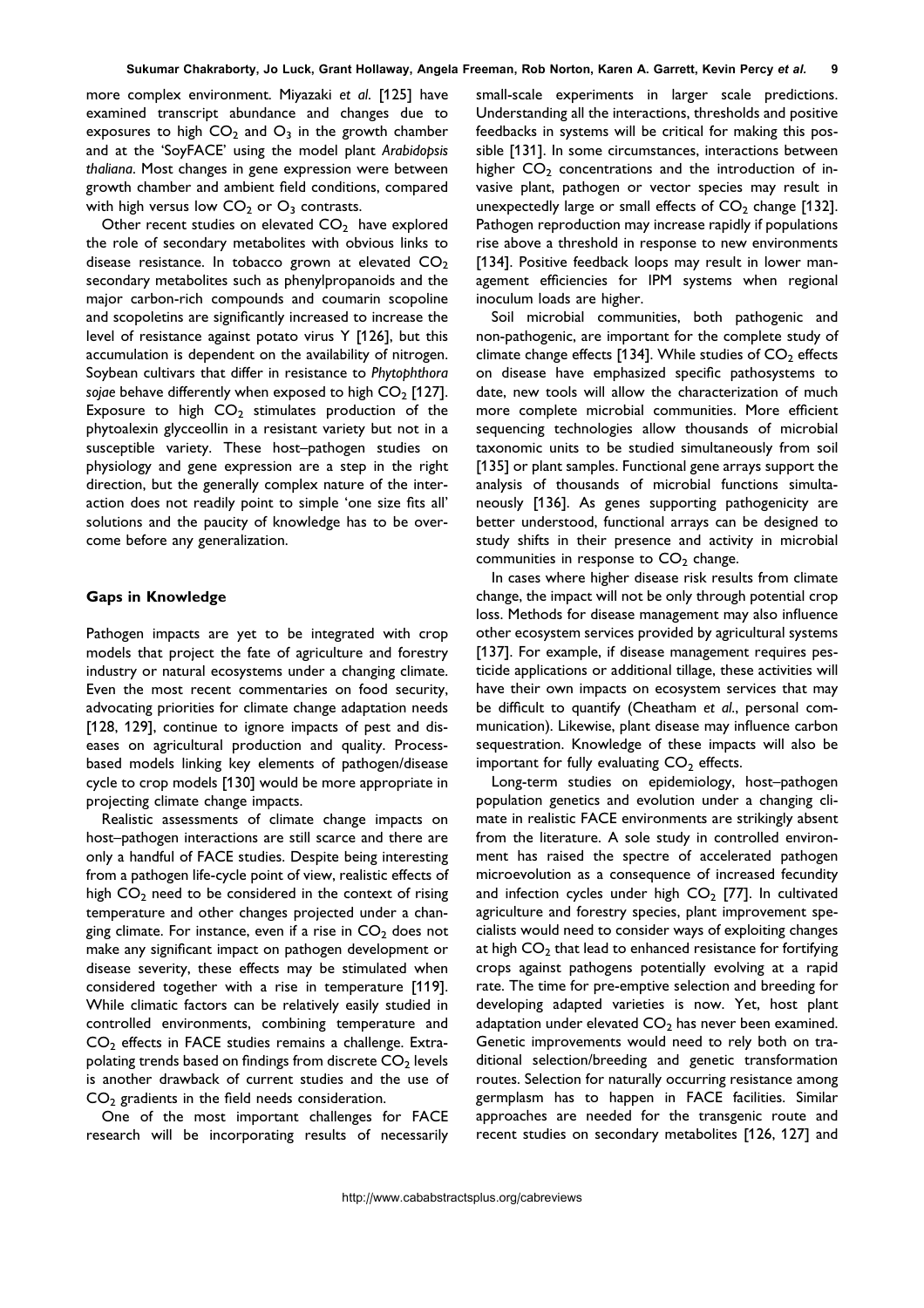gene expression [123, 125] at elevated  $CO<sub>2</sub>$  are a step in the right direction.

Climate change will alter the suitability of crops and other plants for certain locations. If crops continue to be grown for economic reasons, such as existing infrastructure for irrigation storage and transportation, poor health and chronic stress from marginal climates would increase susceptibility to pathogens. If host species migrate to new areas, pathogens are likely to follow, but changing temperature may alter the balance between pathogen species. Changes in temperature and other climatic factors may activate some sleeper pathogen species while others may cease to be economically important. This may apply equally to endemic and exotic pathogens. Often minor changes in climatic factors such as temperature can tip the balance in favour of an exotic species for gaining a bridgehead following its inadvertent introduction. Unusual disease outbreaks could also occur from sporadic weather events. Import risk analysis has to consider future climate scenarios for assessing and evaluating incursion potential of exotic pest and pathogens.

The topic of climate change and plant diseases has not yet sparked widespread interest among plant pathologists and other plant protection specialists, with the exception of entomologists. This may be partly because of the wellunderstood genetic basis of host-pathogen specificity, where many of the crop disease management options have come from resistant varieties and the lack of a clearcut concept of individual/populations for fungal pathogens. There is optimism that challenges imposed by climate change can be largely solved by the development and deployment of well-adapted resistant varieties, developed using the traditional or transgenic route [12]. Consequently, ecological principles and approaches have not been widely applied in plant pathology. However, there has been a steady stream of new research and reviews in the area with the most recent meeting focusing on potato [138]. In contrast, insect-host relationships are often not specific to the same extent and well-defined insect populations easily lend themselves to studies using ecological approaches. Despite renewed community interest in climate change, plant protection professionals have not embraced this area and there are no dedicated graduate level courses to train and motivate future generations. Professional societies have a role to play in fostering and promoting opportunities in the science and policy issues to future generations.

# Acknowledgements

Technical and other assistance from Graham Exell, Helen Richardson, Johathan Bretag, Mark McLean, Muhubbabar, Mohammad Aftab, Ross Perrott, Paul Melloy and Shane King is highly acknowledged.

#### **References**

- 1. Intergovernmental Panel on Climate Change. Summary for Policymakers. In: Solomon S, Qin D, Manning M, Chen Z, Marquis M, Averyt KB, et al., editors. Climate Change 2007: The Physical Science Basis. Contribution of Working Group I to the Fourth Assessment Report of the Intergovernmental Panel on Climate Change. Cambridge University Press, New York, NY, USA; 2007.
- 2. Intergovernmental Panel on Climate Change. Special Report. Emission Scenarios. Summary for Policymakers 2000. Available from: URL: http://www.ipcc.ch/pdf/special-reports/ spm/sres-en.pdf.
- 3. Zhang DD, Brecke P, Lee HF, He Y, Zhang J. Global climate change, war, and population decline in recent human history. Proceedings of National Academy of Sciences of the USA 2007;104:19214–9.
- 4. Oerke EC, Dehne HW, Schonbeck F, Weber A. Crop production and crop protection, Estimated Losses in Major Food and Cash Crops. Elsevier, Amsterdam, The Netherlands; 1994.
- 5. Scherm H, Yang XB. Interannual variations in wheat rust development in China and the United States in relation to the El Niño/Southern Oscillation. Phytopathology 1995;85:970–6.
- 6. Jeger MJ, Pautasso M. Plant disease and global change the importance of long-term data sets. New Phytologist 2008;177:8–11.
- 7. Bearchell SJ, Fraaije BA, Shaw MW, Fitt BD. Wheat archive links long-term fungal pathogen population dynamics to air pollution. Proceedings of the National Academy of Sciences of the USA 2005;102:5438–42.
- 8. Shaw MW, Bearchell SJ, Fitt BDL, Fraaije BA. Long-term relationships between environment and abundance in wheat of Phaeosphaeria nodorum and Mycosphaerella graminicola. New Phytologist 2008;177:229–38.
- 9. Hannukkala AO, Kaukoranta T, Lehtinen A, Rahkonen A. Late-blight epidemics on potato in Finland, 1933–2002; increased and earlier occurrence of epidemics associated with climate change and lack of rotation. Plant Pathology 2007;56:167–76.
- 10. Woods A, Coates DK, Hamann A. Is an unprecedented Dothistroma needle blight epidemic related to climate change? Bioscience 2005;55:761–9.
- 11. Burdon JJ, Thrall PH, Ericson L. The current and future dynamics of disease in plant communities. Annual Review of Phytopathology 2006;44:19–39.
- 12. Garrett KA, Dendy SP, Frank EE, Rouse MN, Travers SE. Climate change effects on plant disease: genomes to ecosystems. Annual Review of Phytopathology 2006;44: 489–509.
- 13. Kliejunas JT, Geils B, Glaeser JM, Goheen EM, Hennon P, Kim M-S, et al. Climate and forest diseases of western north America: a literature review; 2008. Available from: URL: http://www.fs.fed.us/psw/topics/climate\_change/ forest\_disease/Final.Forpathandcc.lit.jk.022208.pdf.
- 14. Manning WJ, von Tiedemann A. Climate change: potential effects of increased atmospheric carbon dioxide  $(CO_2)$ , ozone  $(O_3)$ , and ultraviolet-B (UVB) radiation on plant diseases. Environmental Pollution 1995;88:219–45.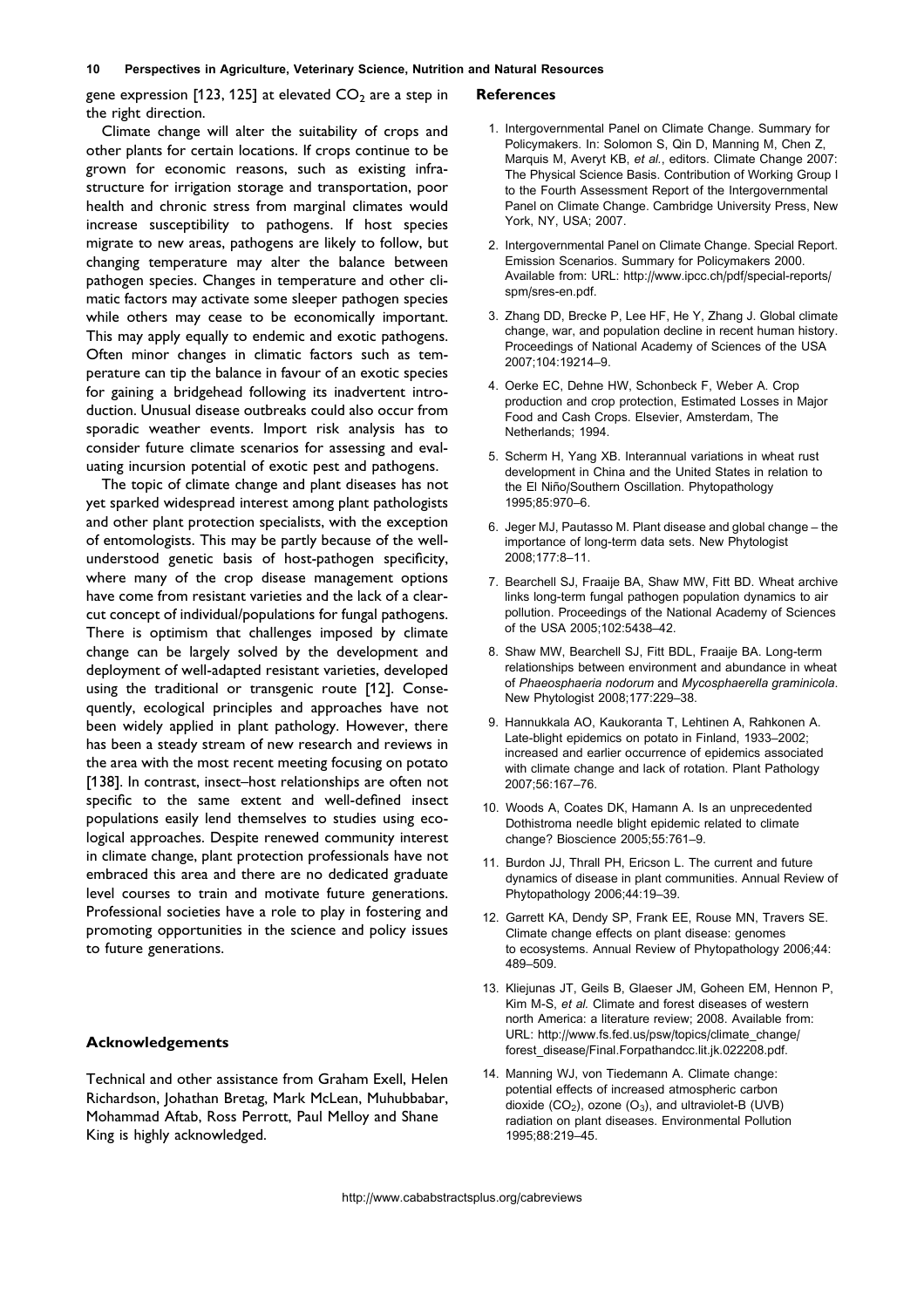#### Sukumar Chakraborty, Jo Luck, Grant Hollaway, Angela Freeman, Rob Norton, Karen A. Garrett, Kevin Percy et al. 11

- 15. Boland GJ, Melzer MS, Hopkin A, Higgins V, Nassuth A. Climate change and plant diseases in Ontario. Canadian Journal of Plant Pathology 2004;26:335–50.
- 16. Chakraborty S. Potential impact of climate change on plant– pathogen interactions. Australasian Plant Pathology 2005;34:443–8.
- 17. Coakley SM. Biospheric change: will it matter in plant pathology? Canadian Journal of Plant Pathology 1995;17:147–53.
- 18. Coakley SM, Scherm H. Plant disease in a changing global environment. Aspects of Applied Biology 1996;45:227–37.
- 19. Coakley SM, Scherm H, Chakraborty S. Climate change and plant disease management. Annual Review of Phytopathology 1999;37:399–426.
- 20. Paoletti E, Bytnerowicz A, Andersen C, Augustaitis A, Ferretti M, et al. Impacts of air pollution and climate change on forest ecosystems – emerging research needs. The Scientific World Journal 2007a;7:1–8.
- 21. Sutherst RW, Baker RHA, Coakley SM, Harrington R, Kriticos DJ, Scherm H. Pests under global change – Meeting your future landlords? In: Canadell JJ, Pataki DE, Pitelka LF, editors.Terrestrial Ecosystems in a Changing World. Springer, Berlin; 2006. p. 211–26.
- 22. Atkinson D. Global climate change, its implication for crop protection. British Crop Protection Council Monograph No. 56. British Crop Protection Council, Surrey, UK; 1993.
- 23. Chakraborty S, Murray GM, Magarey PA, Yonow T, O'Brien R, Croft BJ, et al. Potential impact of climate change on plant diseases of economic significance to Australia. Australasian Plant Pathology 1998;27:15–35.
- 24. Prestidge RA, Pottinger RP. The Impact of Climate Change on Pests, Diseases, Weeds and Beneficial Organisms Present in New Zealand Agricultural and Horticultural Systems. MAF Technology, Ruakura Agricultural Centre, Hamilton, NZ; 1990.
- 25. Bergot M, Cloppet E, Pérnaud V, Déqué M, Marçais B, Desprez-Loustau M. Simulation of potential range expansion of oak disease caused by Phytophthora cinnamomi under climate change. Global Change Biology 2004;10:1539–52.
- 26. Brasier CM, Scott JK. European oak decline and global warming a theoretical assessment with special reference to the activity of Phytophthora cinnamomi. EPPO Bulletin 1994;24:221–32.
- 27. Desprez-Loustau M-L, Robin C, Reynaud G, Déqué M, Badeau V, Piou D, et al. Simulating the effects of a climate-change scenario on the geographical range and activity of forest-pathogenic fungi. Canadian Journal of Plant Pathology 2007;29:101–20.
- 28. Ghini R, Hamada E, Pedro MJ, Marengo JA, Goncalves RRV. Risk analysis of climate change on coffee nematodes and leaf miner in Brazil. Pesquisa Agropecuária Brasileira 2008;43:187–95.
- 29. Hijmans RJ, Grunwald NJ, van Haren RJF, MacKerron DKL, Scherm H. Potato late blight simulation for global change research. Global Initiative on Late blight Newsletter 2000;12:1–3.
- 30. Kaukoranta T. Impact of global warming on potato late blight: risk, yield loss and control. Agricultural and Food Science in Finland 1996;5:311–27.
- 31. Luo Y, TeBeest DO, Teng PS, Fabellar NG. Simulation studies on risk analysis of rice blast epidemics associated with global climate in several Asian countries. Journal of Biogeography 1995;22:673–8.
- 32. Sharma RC, Duveiller E, Ortiz-Ferrara G. Progress and challenge towards reducing wheat spot blotch threat in the Eastern Gangetic Plains of South Asia: is climate change already taking its toll? Field Crops Research 2007;103:109–18.
- 33. Huang J, Pray C, Rozelle S. Enhancing the crops to feed the poor. Nature 2002;418:678–84.
- 34. Miglietta F, Hoosbeek MR, Foot J, Gigon F, Hassinen A, Heijmans M, et al. Spatial and temporal performance of the miniface (free-air  $CO<sub>2</sub>$  enrichment) system on bog ecosystems in northern and central Europe. Environmental Monitoring and Assessment 2001;66:107–27.
- 35. Hovenden MJ, Miglietta F, Zaldei A, Vander Schoor JK, Wills KE, Newton PCD. The TasFACE climate-change impacts experiment: design and performance of combined elevated  $CO<sub>2</sub>$  and temperature enhancement in a native Tasmanian grassland. Australian Journal of Botany 2006;54:1–10.
- 36. Kimball BA, Pinter Jr PJ, Garcia RL, LaMorte RL, Wall GW, Hunsaker DJ, et al. Productivity and water use of wheat under free-air CO<sub>2</sub> enrichment. Global Change Biology 1996;1:429–42.
- 37. Bernacchi CJ, Morgan PB, Ort DR, Long SP. The growth of soybean under free air  $[CO<sub>2</sub>]$  enrichment (FACE) stimulates photosynthesis while decreasing in vivo Rubisco capacity. Planta 2005;220:434–46.
- 38. Hendrey GR, Ellsworth DS, Lewin KF, Nagy J. A free-air enrichment system for exposing tall forest vegetation to elevated atmospheric CO<sub>2</sub>. Global Change Biology 1999;5:293–309.
- 39. Karnosky DF, Gielen G, Ceulemans R, Schlesinger WH, Norby RJ, Oksanen E, et al. Face systems for studying the impacts of greenhouse gases on forest ecosystems. In: Karnosky DF, Scarascia-Mugnozza G, Ceulemans R, Innes J, editors. The Impact of Carbon Dioxide and Other Greenhouse Gases on Forest Ecosystems. CABI Publishing: New York, NY, USA; 2001. p. 297–324.
- 40. Pepin S, Körner C. Web-FACE: a new canopy free-air  $CO<sub>2</sub>$ enrichment system for tall trees in mature forests. Oecologia 2002;133:1–9.
- 41. Ainsworth EA, Long SP. What have we learned from 15 years of free-air CO<sub>2</sub> enrichment (FACE)? A meta-analytic review of the responses of photosynthesis, canopy properties and plant production to rising CO<sub>2</sub>. New Phytologist 2005;165:351–372.
- 42. Long SP, Ainsworth EA, Rogers A, Ort DR. Rising atmospheric carbon dioxide: Plants FACE the future. Annual Review of Plant Biology 2004;55:591–628.
- 43. Intergovernmental Panel on Climate Change. A Report of Working Group I of the Intergovernmental Panel on Climate Change. 2001. Available from: URL: http://www.ipcc.ch/
- 44. Vingarzan R. A review of surface ozone background levels and trends. Atmospheric Environment 2004;38: 3431–42.
- 45. Sandermann Jr H. Ozone and plant health. Annual Review of Phytopathology 1996;34:347–66.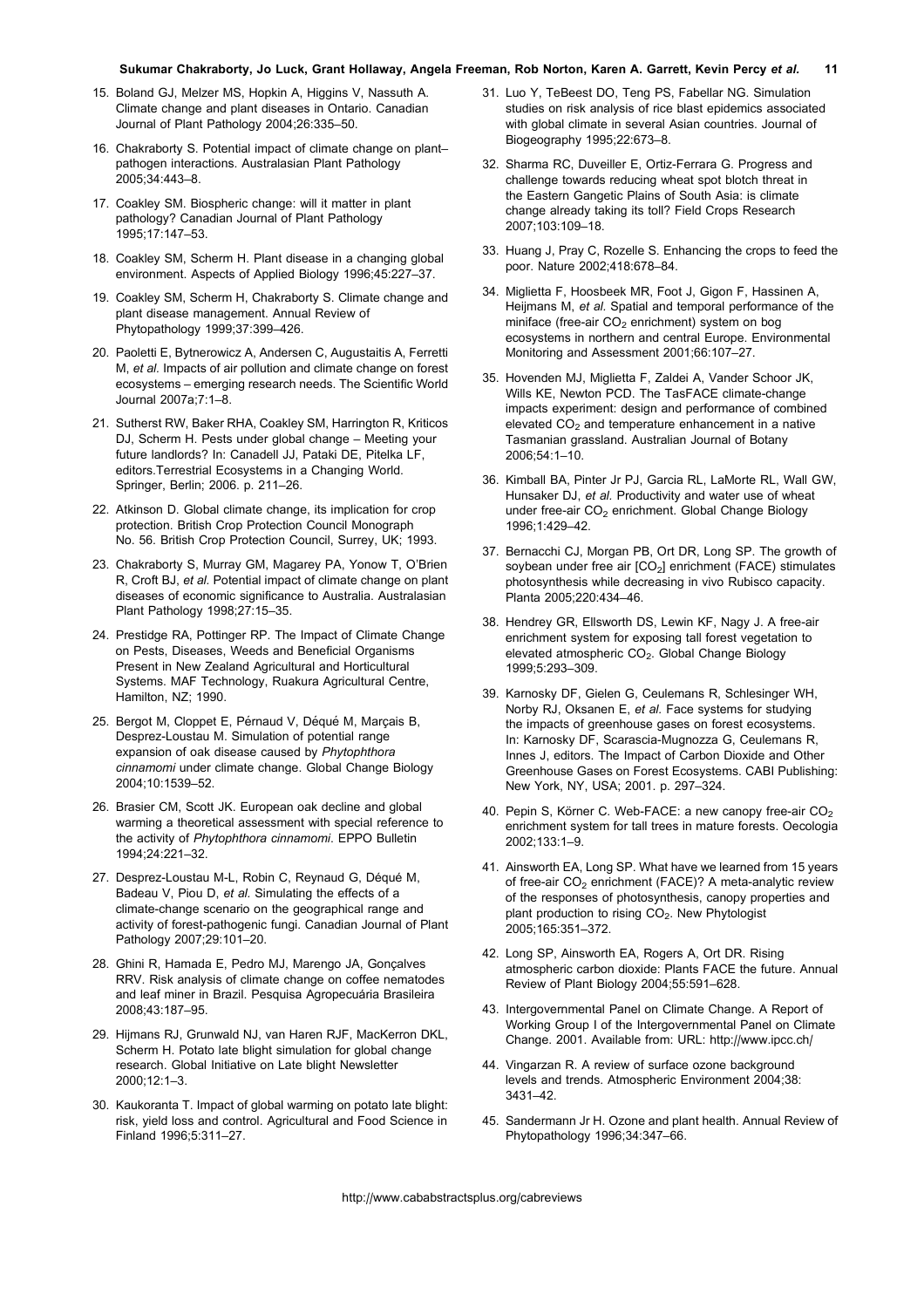#### 12 Perspectives in Agriculture, Veterinary Science, Nutrition and Natural Resources

- 46. Krupa S, McGrath MT, Andersen CP, Booker FL, Burkey KO, Chappelka BI, et al. Ambient ozone and plant health. Plant Disease 2000;85:4–12.
- 47. Karnosky DF, Skelly JM, Percy KE, Chappelka AH. Perspectives regarding 50 years of research on effects of tropospheric ozone air pollution on US forests. Environmental Pollution 2007a;147:489–506.
- 48. Heagle AS. Interactions between air pollutants and plant parasites. Annual Review of Phytopathology 1973;11: 365–85.
- 49. Manning WJ. Interactions between air pollutants and fungal, bacterial and viral plant pathogens. Environmental Pollution 1975;9:87–90.
- 50. Laurence JA. Effects of air pollutants on plant-pathogen interactions. Journal of Plant Diseases and Protection 1981;8:156–72.
- 51. Sandermann Jr H. Ozone/biotic disease interactions: molecular biomarkers as a new experimental tool. Environmental Pollution 2000;108:327–32.
- 52. Fuhrer J. Agroecosystem responses to combinations of elevated CO<sub>2</sub>, ozone, and global climate change. Agriculture, Ecosystems and Environment 2003;97:1–20.
- 53. von Tiedemann A, Firsching KH. Interactive effects of elevated ozone and carbon dioxide on growth and yield of leaf rust-infected versus non-infected wheat. Environmental Pollution 2000;108:357–63.
- 54. Plessl M, Elstner EF, Rennenberg H, Habermeyer J, Heiser I. Influence of elevated  $CO<sub>2</sub>$  and ozone concentrations on late blight resistance and growth of potato plants. Environmental and Experimental Botany 2007;60:447–57.
- 55. von Tiedemann A, Weigel H, Jäger HJ. Effects of open-top chamber fumigations with ozone on 3 fungal leaf diseases of wheat and the mycoflora of the phyllosphere. Environmental Pollution 1991;72:205–24.
- 56. Sah DN, von Tiedemann A, Fehrmann H. Effects of ozone exposure on resistance of wheat genotypes to Pyrenophora tritici-repentis. Journal of Phytopathology 1993;138:249–56.
- 57. Fenn ME, Dunn PH, Wilborn R. Black stain root disease in ozone-stressed ponderosa pine. Plant Disease 1990;74:426–30.
- 58. Pritsch K, Luedemann G, Matyssek R, Hartmann A, Schloter M, Scherb H, et al. Mycorrhizosphere responsiveness to atmospheric ozone and inoculation with Phytopthora citricola in a phytotron experiment with spruce/beech mixed cultures. Plant Biology 2005;7:718–27.
- 59. Bonello P, Heller W, Sandermann Jr H. Ozone effects on root-disease susceptibility and defence responses in mycorrhizal and non-mycorrhizal seedlings of Scots pine (Pinus sylvestris L.). New Phytologist 1993;124:653–63.
- 60. Khan MR, Khan MW. Effects of intermittent ozone exposures on powdery mildew of cucumber. Environmental and Experimental Botany 1999;42:163–71.
- 61. Plazek A, Hura K, Rapacz M, Zur I. The influence of ozone fumigation on metabolic efficiency and plant resistance to fungal pathogens. Journal of Applied Botany 2001;75: 8–13.
- 62. Pfleeger TG, da Luz MA, Mundt CC. Lack of a synergistic interaction between ozone and wheat leaf rust in wheat

swards. Environmental and Experimental Botany 1999;41:195–207.

- 63. James RL, Cobb Jr FW, Miller PR, Parmeter Jr JR. Effects of oxidant air pollution on susceptibility of pine roots to Fomes annosus. Phytopathology 1980;70:560–3.
- 64. Pronos J, Merrill L, Dahlsten D. Insects and pathogens in a pollution-stressed forest. In: Miller PR, McBride JR, editors. Oxidant Air Pollution Impacts on the Montane Forests of Southern California: A Case Study of the San Bernardino Mountains. Volume 134. Ecological Studies, Springer-Verlag, New York, USA; 1999. p. 317–37.
- 65. Fenn ME, Poth MA, Bytnerowicz A, Sickman JO, Takemoto BK. Effects of ozone, nitrogen deposition, and other stressors on montane ecosystems in the Sierra Nevada. Developments in Environmental Science 2003;1:111–55.
- 66. James RL, Cobb Jr FW, Miller PR, Parmeter Jr JR. Effects of ozone on sporulation, spore germination and growth of Fomes annosus. Phytopathology 1982;72:1205–8.
- 67. Beare JA, Archer SA, Bell JNB. Marssonina leafspot disease of poplar under elevated ozone: pre-fumigated host and in vitro studies. Environmental Pollution 1999a;105: 409–17.
- 68. Beare JA, Archer SA, Bell JNB. Effects of Melampsora leaf rust disease and chronic ozone exposure on poplar. Environmental Pollution 1999b;105:419–26.
- 69. Karnosky DF, Percy KE, Xiang B, Callan B, Noormets A, Mankovska B, et al. Interacting elevated  $CO<sub>2</sub>$  and tropospheric  $O<sub>3</sub>$  predisposes aspen (Populus tremuloides Michx.) to infection by rust (Melampsora medusae f. sp. tremuloidae). Global Change Biology 2002;8:329–38.
- 70. Percy KE, Awmack CS, Lindroth RL, Kubiske ME, Kopper BJ, Isebrands JG, et al. Altered performance of forest pests under  $CO_{2}$ - and  $O_{3}$ -enriched atmospheres. Nature 2002;420:403–7.
- 71. Paoletti E, Naselmi N, Franceschini A. Pre-exposure to ozone predisposes oak leaves to attacks by Diploida corticola and Biscogniauxia mediterranea. The Scientific World Journal 2007b;7:222–30.
- 72. Luedemann G, Matyssek R, Fleischmann F, Grams TEE. Acclimation to ozone affects host/pathogen interaction and competitiveness for nitrogen in juvenile Fagus sylvatica and Picea abies trees infected with trees infected with Phytophthora citricola. Plant Biology 2005;7:640–9.
- 73. Mankovska B, Percy KE, Karnosky DF. Impacts of greenhouse gases on epicuticular waxes of Populus tremuloides Michx.: results from an open-air exposure and a natural  $O_3$  gradient. Environmental Pollution 2005; 137:580–6.
- 74. Karnosky DF, Mankovska B, Percy K, Dickson RE, Podila GK, Sober J, et al. Effects of tropospheric  $O_3$  on trembling aspen and interaction with  $CO<sub>2</sub>$ : results from an  $O<sub>3</sub>$ -gradient and a FACE experiment. Journal of Water, Air and Soil Pollution 1999;116:311–22.
- 75. Pearce RB, McLeod AR. Effects of sulphur dioxide and ozone on stilbenes and disease resistance in spruce trees from the Liphook Forest Fumigation Project. Plant, Cell and Environment 1995;18(3):303–7.
- 76. von Sury R, Flückiger W. Effects of air pollution and water stress on leaf blight and twig cankers of London planes [Platanus×acerifolia (Ait.) Willd.] caused by Apiognomonia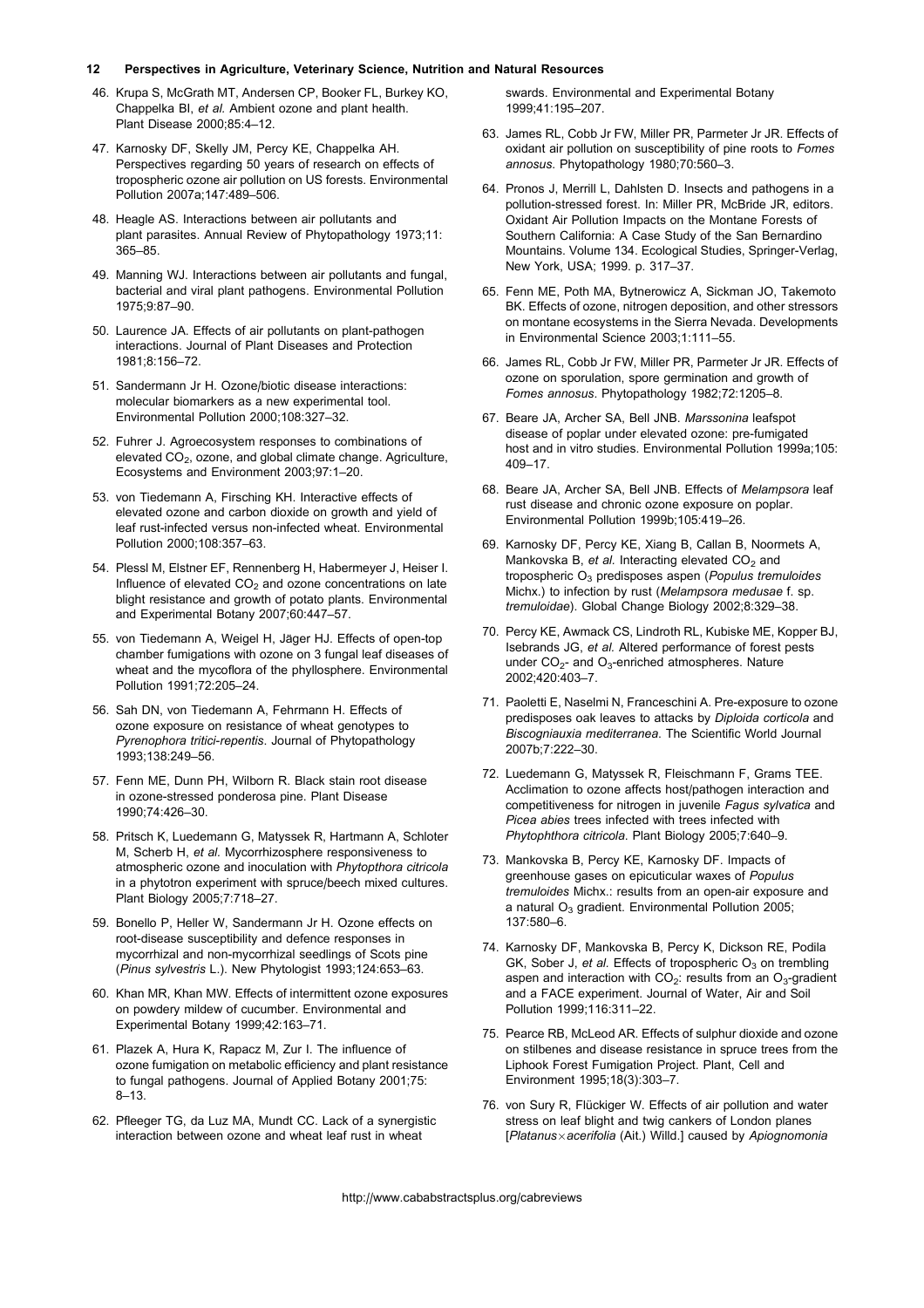#### Sukumar Chakraborty, Jo Luck, Grant Hollaway, Angela Freeman, Rob Norton, Karen A. Garrett, Kevin Percy et al. 13

veneta (Sacc. & Speg.) Höhn. New Phytologist 1991;118:397–405.

- 77. Chakraborty S, Datta S. How will plant pathogens adapt to host plant resistance at elevated  $CO<sub>2</sub>$  under a changing climate? New Phytologist 2003;159:733–42.
- 78. Kobayashi T, Ishiguro K, Nakajima T, Kim HY, Okada M, Kobayashi K. Effects of elevated atmospheric CO<sub>2</sub> concentration on the infection of rice blast and sheath blight. Phytopathology 2006;96:425–31.
- 79. Luck J, Hollaway G, Freeman A, Spackman M, Chakraborty S. Examining the effects of elevated  $CO<sub>2</sub>$  on key pathogens of wheat. Proceedings of the 9th International Congress of Plant Pathology; 24–29 August 2008; Turin, Italy; 2008.
- 80. Klironomos JN. Feedback with soil biota contributes to plant rarity and invasiveness in communities. Nature 2002;417:67–70.
- 81. Strengbom J, Nordin A, Nasholm T, Ericson L. Parasitic fungus mediates change in nitrogen-exposed boreal forest vegetation. Journal of Ecology 2002;90:61–7.
- 82. Melillo JM, McGuire DA, Kicklighter DW, Moore B, Vorosmarty CJ, Scholl AL. Global climate change and terrestrial net primary production. Nature 1993;363: 234–40.
- 83. Kurz WA, Apps MJ. A 70-year retrospective analysis of carbon fluxes in the Canadian forest sector. Ecological Applications 1999;9:526–47.
- 84. Kirilenko AP, Sedjo RA. Climate change impacts on forestry. Proceedings National Academy of Sciences of the USA 2007;104:19697–702.
- 85. Capretti P, Battisti A. Water stress and insect defoliation promote the colonization of Quercus cerris by the fungus Biscogniauxia mediterranea. Forest Pathology 2007;37:129–35.
- 86. Van Mantgem PJ, Stephenson NL. Apparent climatically induced increase of tree mortality rates in a temperate forest. Ecology Letters 2007;10:909–16.
- 87. Reich PB, Oleksyn J. Climate warming will reduce growth and survival of Scots pine except in the far north. Ecology Letters 2008;11:588–97.
- 88. Parmesan C. Ecological and evolutionary responses to recent climate change. Annual Review of Ecology, Evolution and Systematics 2006;37:637–9.
- 89. Logan JA, Regniere J, Powell JA. Assessing the impacts of global warming on forest pest dynamics. Frontiers in Ecology Environment 2003;1:130–7.
- 90. Desprez-Loustau M-L, Marcais B, Nageleisen L-M, Piou D, Vannini A. Interactive effects of drought and pathogens in forest trees. Annual Forest Science 2006;63:597–612.
- 91. Kawai M, Shoda-Kagaya E, Maehara T, Zhou Z, Lian C, Iwata R, et al. Genetic structure of pine sawyer Monochamus alternatus (Coleoptera: Cerambycidae) populations in northeast Asia: consequences of the spread of pine wilt disease. Environmental Entomology 2006;35: 569–79.
- 92. Zhang Z-C, Sun J-H, Huang B-X, Zhang F, Ouyang H. Study of the pine wilt disease occurrence and its range expansion pattern based on GIS. Agriculture and Life Science 2006;32:551–6.
- 93. Miglietta F, Peressotti A, Primo Vaccari F, Zaldei A, De Angelis P, Scarascia-Mugnozza G. Free-air  $CO<sub>2</sub>$  enrichment (FACE) of a poplar plantation: the POPFACE fumigation system. New Phytologist 2001;150:465–76.
- 94. Werner H, Fabian P. Free-air fumigation of mature trees a novel system for controlled ozone enrichment in grown-up beech and spruce canopies. Environmental Science and Pollution Research 2002;9:117–21.
- 95. Karnosky DF, Werner H, Holopainen T, Percy K, Oksanen T, Oksanen E, et al. Free-air exposure systems to scale up ozone research to mature trees. Plant Biology 2007b;9:181–90.
- 96. Schipper Jr AL, Anderson RL. How to identify Hypoxylon canker of aspen. USDA Forest Service North Central Forest Experiment Station; 1976.
- 97. Karnosky DF, Pregitzer KS, Zak DR, Kubiske ME, Hendrey GR, Weinstein D, et al. Scaling ozone responses of forest trees to the ecosystem level in a changing climate. Plant, Cell and Environment 2005;28:965–81.
- 98. Manion PD, Griffin HD. Sixty-five years of research on hypoxylon canker of aspen. Plant Diseases 1986;70:803–8.
- 99. Frey BR, Lieffers VJ, Hogg EH, Landhäusser SM. Predicting landscape patterns of aspen dieback: mechanisms and knowledge gaps. Canadian Journal of Forestry Research 2004;34:1379–90.
- 100. Darbah JNT. Impacts of elevated atmospheric  $CO<sub>2</sub>$  and/or  $O<sub>3</sub>$ on carbon gain and reproductive capacity in northern forest ecosystems [PhD Thesis]. Michigan Technological University, Houghton, MI; 2007.
- 101. McElrone AJ, Reid CD, Hoye KA, Hart E, Jackson RB. Elevated  $CO<sub>2</sub>$  reduces disease incidence and severity of a red maple fungal pathogen via changes in host physiology and leaf chemistry. Global Change Biology 2005;11:1828–36.
- 102. Aldea M, Hamilton JG, Resti JP, Zangerl AR, Berenbaum MR, Frank TD, et al. Comparison of photosynthetic damage from arthropod herbivory and pathogen infection in understory hardwood saplings. Oecologia 2006;149: 221–32.
- 103. Scarascia-Mugnozza G, De Angelis P, Sabatti M, Calfapietra C, Miglietta F, Raines C, et al. Global change and agroforest ecosystems: adaptation and mitigation in a FACE experiment on a poplar plantation. Plant Biosystems 2005;139: 255–64.
- 104. Fleischmann F, Raidl S, OBwald WF. Changes in susceptibility of beech (Fagus sylvatica) saplings towards Phytophthora citricola under the influence of elevated  $CO<sub>2</sub>$ and nitrogen fertilization. Tree Physiology; in press 2008.
- 105. Mitchell CE, Reich PB, Tilman D, Groth JV. Effects of elevated CO2, nitrogen deposition, and decreased species diversity on foliar fungal plant disease. Global Change Biology 2003;9:438–51.
- 106. Marilley L, Hartwig UA, Aragno M. Influence of an elevated atmospheric  $CO<sub>2</sub>$  content on soil and rhizosphere bacterial communities beneath Lolium perenne and Trifolium repens under field conditions. Microbial Ecology 1999;38:39–49.
- 107. Tarnawski S, Hamelin J, Jossi M, Aragno M, Fromin N. Phenotypic structure of Pseudomonas populations is altered under elevated  $pCO<sub>2</sub>$  in the rhizosphere of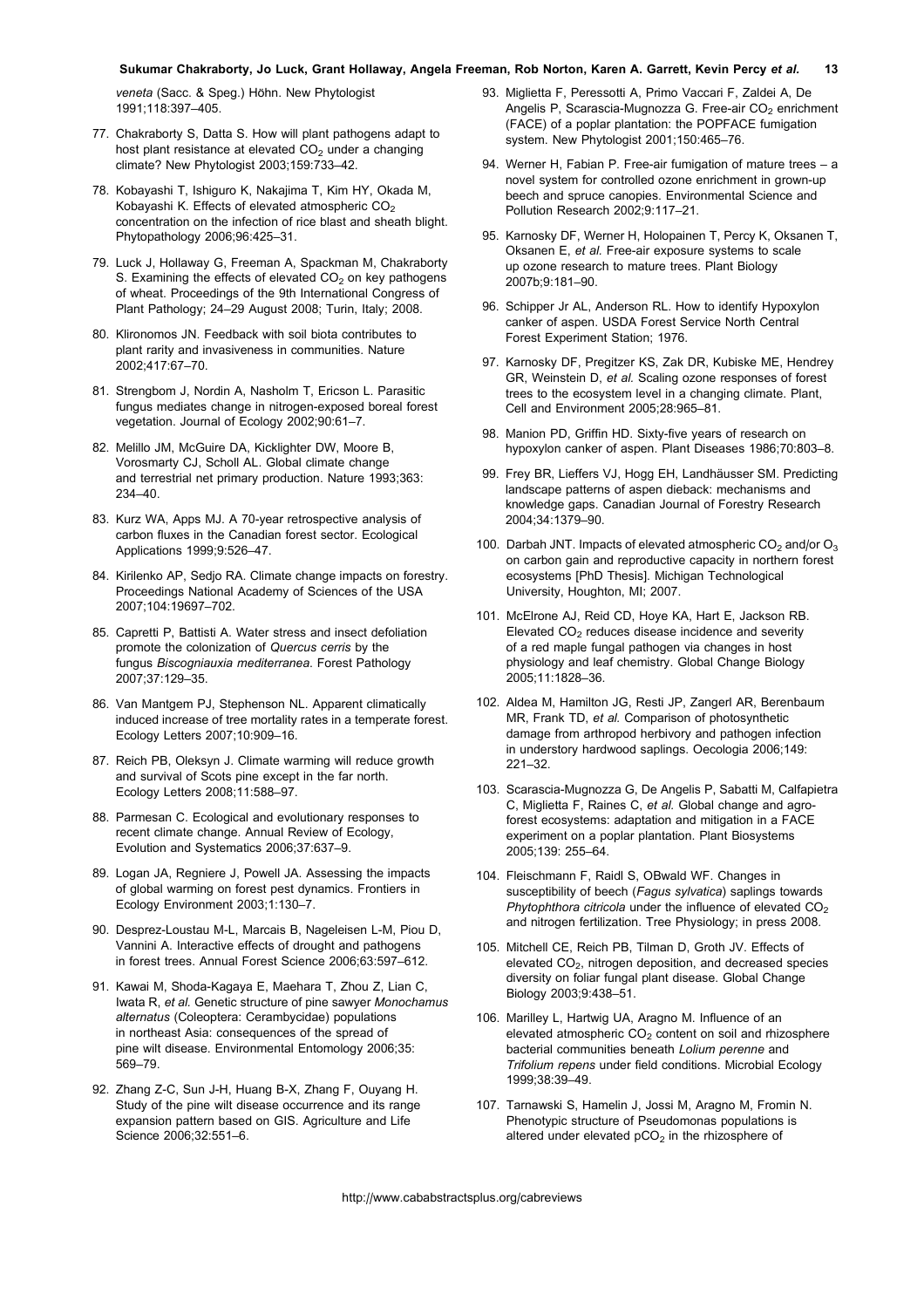#### 14 Perspectives in Agriculture, Veterinary Science, Nutrition and Natural Resources

perennial grasses. Soil Biology and Biochemistry 2006;38:1193–201.

- 108. Strengbom J, Reich PB. Elevated  $[CO<sub>2</sub>]$  and increased N supply reduce leaf disease and related photosynthetic impacts on Solidago rigida. Oecologia 2006;149:519–25.
- 109. Marçais B, Bergot M, Pérarnaud V, Levy A, Desprez-Loustau M-L. Prediction and mapping of winter temperature on the development of Phytopthora cinnamomi-induced cankers on red and predunculate oak in France. Phytopathology 2004;94:826–31.
- 110. Ghini R, Hamada E, Gonçalves RRV, Gasparotto L, Pereira JCR. Risk analysis of climate change on black sigatoka in Brazil. Proceedings of the 9th International Congress of Plant Pathology; 24–29 August 2008; Turin, Italy; 2008.
- 111. Salinari F, Giosuè S, Tubiello FN, Rettori A, Rossi V, Spanna F, et al. Downy mildew (Plasmopara viticola) epidemics on grapevine under climate change. Global Change Biology 2007a;12:1299–307.
- 112. Evans N, Baierl A, Semenov MA, Gladders P, Fitt BDL. Range and severity of a plant disease increased by global warming. Journal of Royal Society Interface 2008;5:525–31.
- 113. Archibald S, Brown A. The relationship between climate and the incidence of red band needle blight in the East Anglia Forest District, Britain. Proceedings of the 9th International Congress of Plant Pathology; 24–29 August 2008; Turin, Italy; 2008.
- 114. Salinari F, Giosuè S, Rossi V, Tubiello FN, Rosenzweig C, Gullino ML. Downy mildew outbreaks on grapevine under climate change: elaboration and application of an empirical-statistical model. EPPO Bulletin 2007b; 37:317–26.
- 115. Tomback DF, Resler LM. Invasive pathogens at alpine treeline: consequences for treeline dynamics. Physical Geography 2007;28:397–418.
- 116. Resler LM, Tomback DF. Blister rust prevalence in krummholz whitebark pine: Implications for treeline dynamics, northern Rocky Mountains, Montana, U.S.A. Arctic, Antarctic and Alpine Research 2008;40:161–70.
- 117. Hassan IA, Bell JNB, Marshall FM. Effects of ozone-protectant chemicals on physiology and growth of Egyptian clover grown in open-top chambers and at a rural site in Egypt. Proceedings of the 9th International Congress of Plant Pathology; 24–29 August 2008; Turin, Italy; 2008.
- 118. Hibberd JM, Whitbread R, Farrar JF. Effect of  $700 \mu$ mol mol<sup>-1</sup> CO<sub>2</sub> and infection with powdery mildew on the growth and carbon partitioning of barley. New Phytologist 1996;134:309–15.
- 119. Liu JZ, Titone P, Garibaldi A, Gullino ML. Effects of elevated  $CO<sub>2</sub>$  and temperature on infection of zucchini by powdery mildew. Proceedings of the 9th International Congress of Plant Pathology; 24–29 August 2008; Turin, Italy; 2008.
- 120. Titone P, Gullino ML, Garibaldi A. Effect of global change on powdery mildew-grapevine pathosystems: study under controlled environment. Proceedings of the 9th International Congress of Plant Pathology; 24–29 August 2008; Turin, Italy; 2008.
- 121. Green S, Ray D, MacAskill GA. Risks to Sitka spruce and other forest tree species in Scotland due to drought and fungal disease. Proceedings of the 9th International

Congress of Plant Pathology; 24–29 August 2008; Turin, Italy; 2008.

- 122. Luo M, Liang XQ, Dang P, Holbrook CC, Bausher MG, Lee RD, et al. Microarray-based screening of differentially expressed genes in peanut in response to Aspergillus parasiticus infection and drought stress. Plant Science 2005;169:695–703.
- 123. Zou X, Shen QJ, Neuman D. An ABA inducible WRKY gene integrates responses of creosote bush (Larrea tridentata) to elevated  $CO<sub>2</sub>$  and abiotic stresses. Plant Science 2007;172:997–1004.
- 124. Pless M, Heller W, Payer H-D, Elstner EF, Habermeyer J, Heiser I. Growth parameters and resistance against Drechslera teres of spring barley (Hordeum vulgare L. cv. Scarlett) grown at elevated ozone and carbon dioxide concentrations. Plant Biology 2005;7:694–705.
- 125. Miyazaki S, Fredricksen M, Hollis KC, Poroyko V, Shepley D, Galbraith DW, et al. Transcript expression profiles of Arabidopsis thaliana grown under controlled conditions and open-air elevated concentrations of  $CO<sub>2</sub>$  and of  $O<sub>3</sub>$ . Field Crops Research 2004;90:47–59.
- 126. Matros A, Amme S, Kettig B, Buck-Sorlin GH, Sonnewald U, Mock HP. Growth at elevated  $CO<sub>2</sub>$  concentrations leads to modified profiles of secondary metabolites in tobacco cv. SamsunNN and to increased resistance against infection with potato virus Y. Plant Cell and Environment 2006;29: 126–37.
- 127. Braga MR, Aidar MPM, Marabes MA, de Godoy RL. Effects of elevated  $CO<sub>2</sub>$  on the phytoalexin production of two soybean cultivars differing in the resistance to stem canker disease. Environmental and Experimental Botany 2006;58:85–92.
- 128. Lobell DB, Burke MB, Tebaldi C, Mastrandrea MD, Falcon WP, Naylor RL. Prioritizing Climate change adaptation needs for food security in 2030 Science 2008;319:607–10.
- 129. Schmidhuber J, Tubiello FN. Global food security under climate change Proceedings National Academy of Science of the USA 2007;104:19703–8.
- 130. White NA, Chakraborty S, Murray G. A linked process-based model to study the interaction between Puccinia striiformis and wheat. Proceedings of the Fourth International Crop Sciences Congress; 26 September–1 October 2004, Brisbane, Australia; 2004. Available from: URL: http:// www.cropscience.org.au/icsc2004/poster/2/8/ 1242 white.htm (accessed 21 July 2008).
- 131. Garrett KA. Climate change and plant disease risk. In: Global climate change and extreme weather events: understanding the contributions to infectious disease emergence. Washington, DC: The National Academics Press; 2008. In press.
- 132. Kao-Kniffin J, Balser TC. Elevated  $CO<sub>2</sub>$  differentially alters belowground plant and soil microbial community structure in reed canary grass-invaded experimental wetlands. Soil Biology and Biochemistry 2007;39:517–25.
- 133. Otten W, Bailey DJ, Gilligan CA. Empirical evidence of spatial thresholds to control invasion of fungal parasites and saprotrophs. New Phytologist 2004;163:125–32.
- 134. Waldrop MP, Firestone MK. Response of microbial community composition and function to soil climate change. Microbial Ecology 2006;52:716–24.